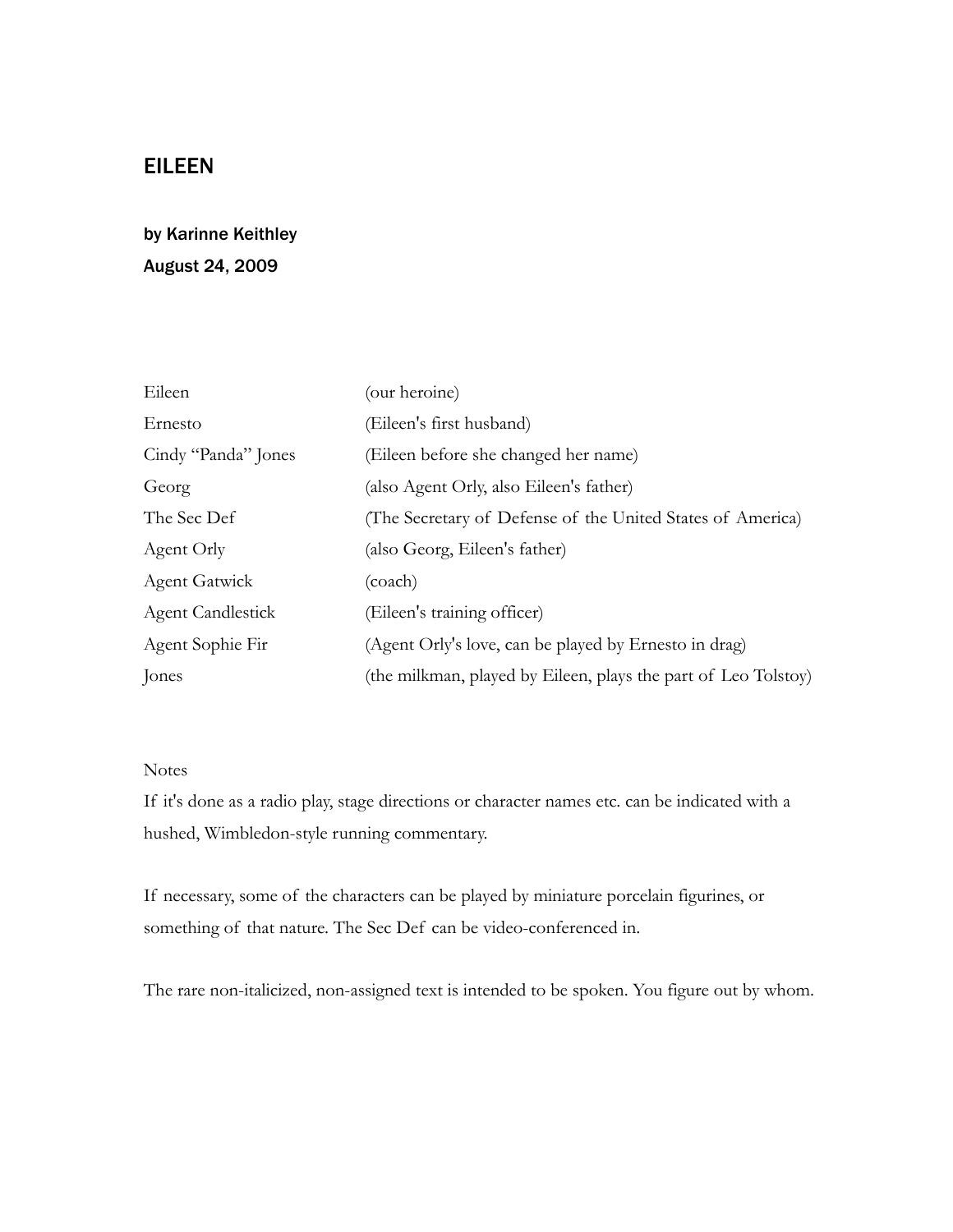#### PART ONE

*In a weedy, wet, overgrown front yard.*

EILEEN: A long time ago I had a friend in Hungary who was driven crazy by bugs on the surface of her eyes. She was proud of her country, and took me places, although more than the beautiful castles I remember the very ugly part of the Danube that the Soviets tried to straighten.

Where I am, it's very buggy; the midges are literally swarming around my head. You notice how plainly I'm speaking.

I have a lot of hopes. I hope that. I was going to say I hope that I get out of my own mind. I don't mean go out of my mind. I mean get out of it. Get through it, vacation somewhere else.

*A very long time when all the thoughts that come into my head are discarded as not worth either writing or saying aloud.*

I think the bugs have gotten bored of me.

#### $\varnothing$

GEORG: "A landscape of crystalline life." Contrary to what we might think, we're not necessarily looking at something primordial. It was asked, if crystal life occurred so readily and easily in the earliest stages of life on earth, why don't we see it today. Well, the scientist says, maybe it is happening today. We don't see it because no one is looking. Where would we look says one of the graduate students and the scientist says, look for bizarre forms of crystals. It would look bizarre.

 $\varnothing$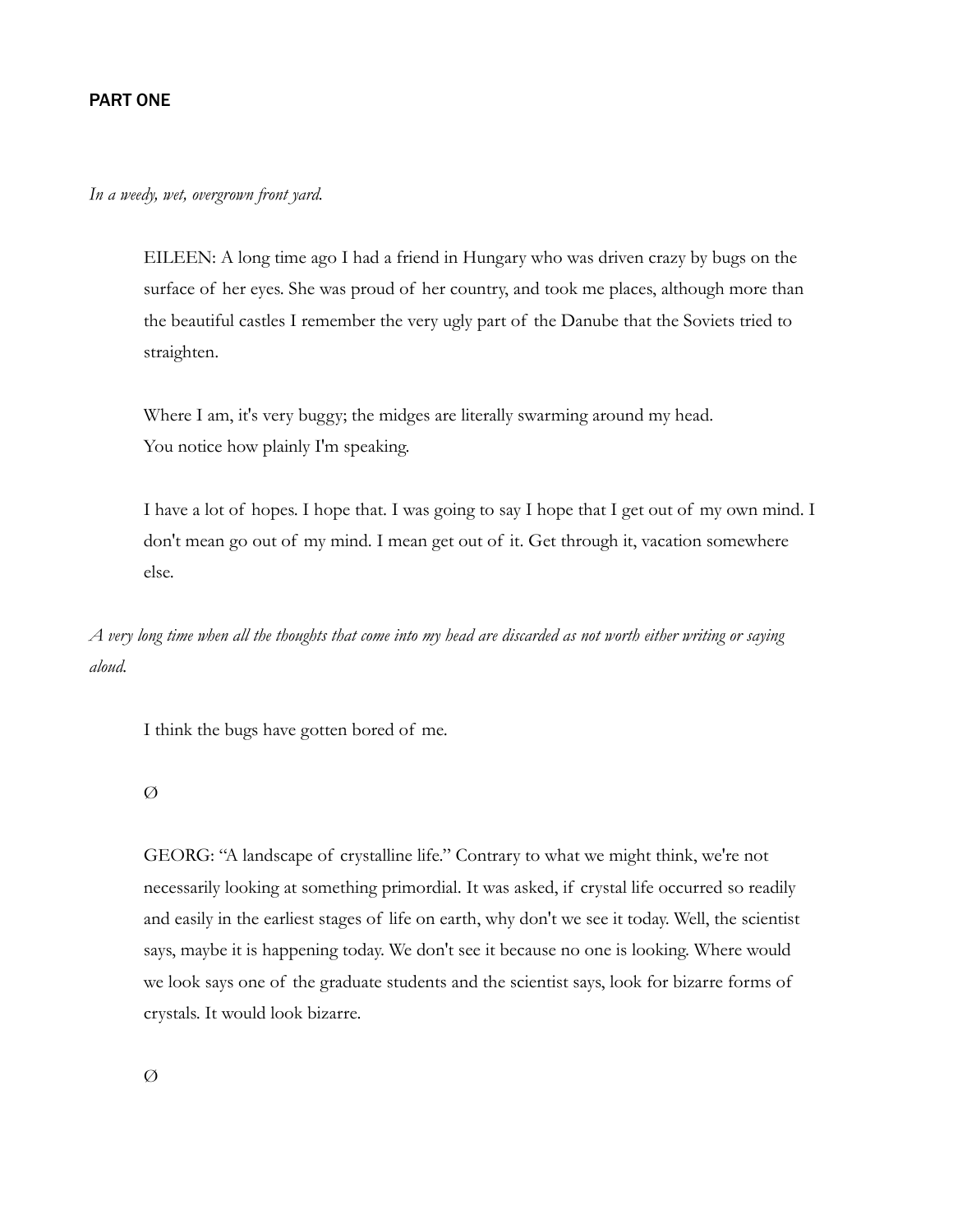ERNESTO: Sophie is in Cairo. She is buying a sapphire necklace. When she returns home she will wear it to dinner parties. Many years later she will discover it is neither made of real sapphire nor real gold. At this point it won't matter. On the boat are many old people on a group trip. The boat was full of old people plus Sophie, plus a young girl named Cindy who dressed up as a mummy. I'm an Egyptian mummy, she said. Not to me, I wasn't there. The next day, the tour bus stopped to take pictures of a woman with a donkey, who was hit by a car as she crossed the street to get the tip money for the picture. The car was a black Buick. Sophie is in Cairo again. In Cairo it is raining.

#### $\varnothing$

CINDY "PANDA" JONES: Swimming is like the greatest thing ever. Swimming and making out.

#### Ø

EILEEN: Ambivalence is a normal part of storytelling. Ambivalence is a *normal* part of story telling. Urgency is also there. But I come from a culture that doesn't always dance at parties, so to speak, which is part of why I'm into finding a new culture. I have an unbelievable urge to find a new culture. Or to grow a new one. To start life over, I mean all of it, like a competing planet.

I got the joke immediately. Here's how it goes. A man rides into town on Friday. He stays three days, then leaves town on Friday. How does that happen? The horse is called Friday. He arrived on a Tuesday and left on a Friday. On both occasions probably, but necessarily on the first occasion, he rode a horse named Friday. The interesting thing is that he ate breakfast that Wednesday morning at a diner right next to the court where the quick divorces are granted, and in the booth next to him were three, I don't know how to put this, intergalactic agents. They were not there for any reason to do with the man or the horse. They were there following this woman Eileen who was getting a divorce. Later they all drove out to the desert.

When the men ordered they said things like, see if you can't find me some eggs. See if you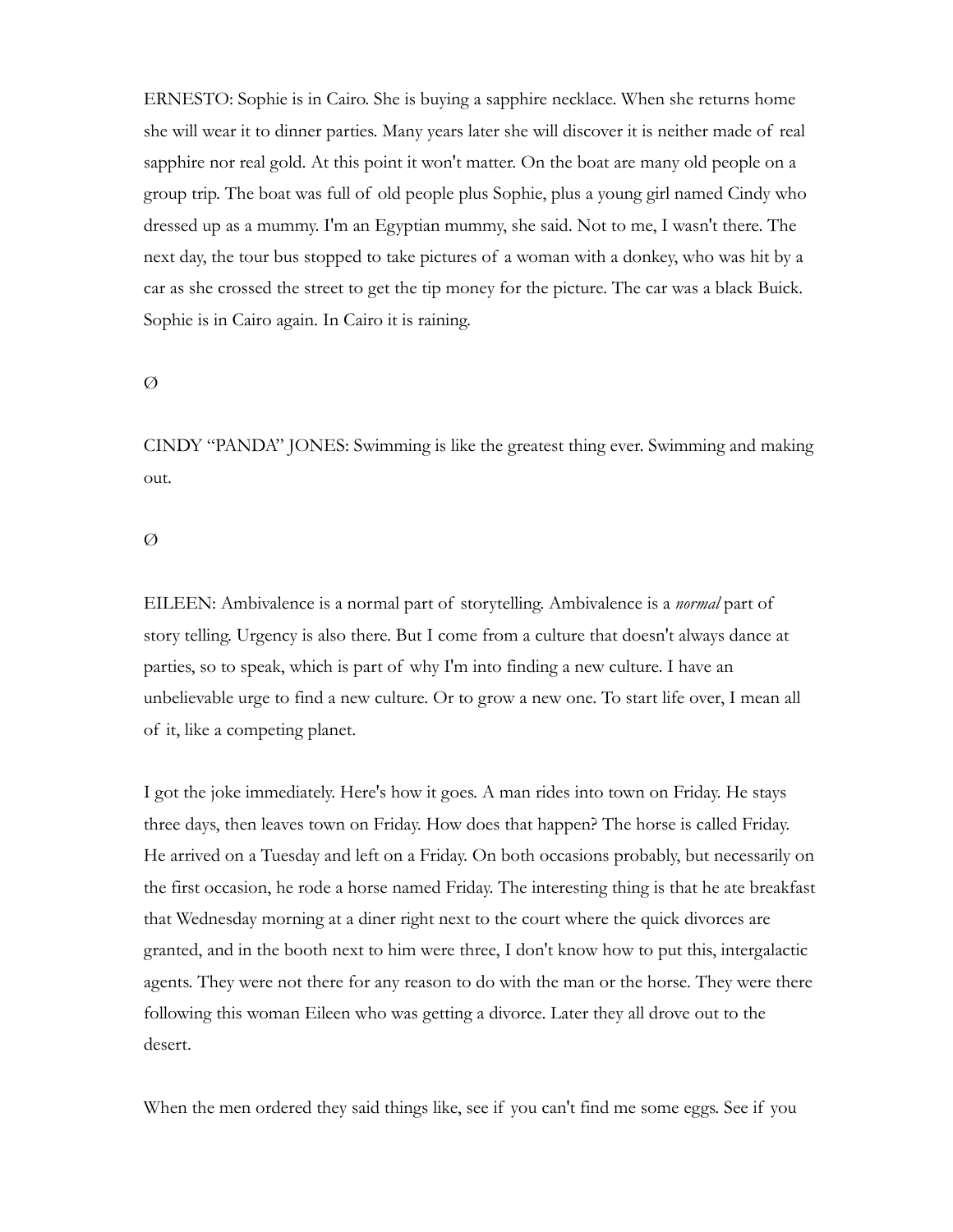can't bring the ketchup. In the next booth the man with the horse is saying see if you can't see. And later that night when he's lying in his motel room he's still thinking, see if you can't, see? If you can't see, try seeing. Or, only when you can't see, then see. See *when* you can't see. But this is the weird part of the story: the part about the horse and the days is the joke, but the joke is in the world. Eileen, who is real, really does eat breakfast right next to the man from the joke. I know because I am Eileen. See if you can't get my name right. One of the men, not the guy with the horse, one of the agent men, actually *can't* get my name right. He says it with the emphasis on the first syllable, Eye-lin. It sounds almost like "island." But he's from outer space, and English is so irregular.

### Ø

There's a phone call from the Secretary of Defense

SEC DEF: Why were you in my hallway? EILEEN: Because I wanted to see it. SEC DEF: How did you get in? EILEEN: My dad took me. SEC DEF: Would you like to come work for me, Eileen? EILEEN: Yes.

SEC DEF: Sing with me.

## *still on the phone*

#### SEC DEF:

there are problems in Chechnya there are problems in Grozny there are problems in the Swat valley there are problems in Kabul EILEEN: there are problems in Lockerbie there are problems on Wall Street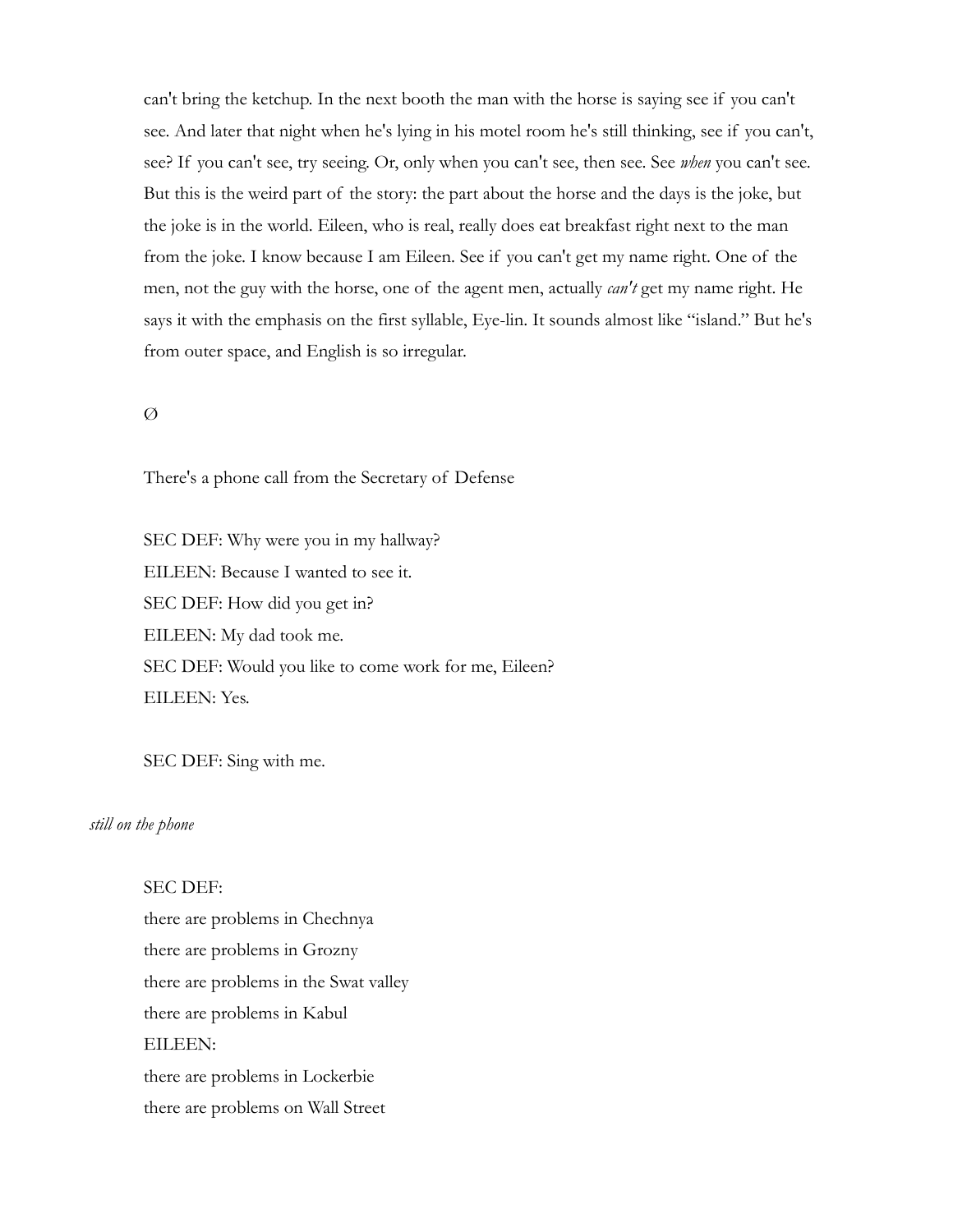there are problems in Tbilisi there are problems in the Hague

## BOTH:

there are problems in Pyongyang there are problems in Baghdad there are problems in Islamabad there are problems in Gaza there are problems in Bethlehem there are problems in Dublin there are problems with my eyes but there are more problems in outer space there are more problems in space there are problems of galaxies and problems of dynasties and problems with eyes and with seeing with certainty

#### SEC DEF:

I dreamed that Arafat smiled at me EILEEN: I dreamed that Arafat smiled upon me BOTH: I dreamed that I was resistance I dreamed that I found a bomb in the sea

#### $\varnothing$

# GEORG (*almost AGENT ORLY*):

She hides the harpoon in the supply closet, behind the post-its. She walks from the A ring to the E ring. She leaves by the river entrance. No, they do not arrive on boats. Sometimes my daughter is very literal minded.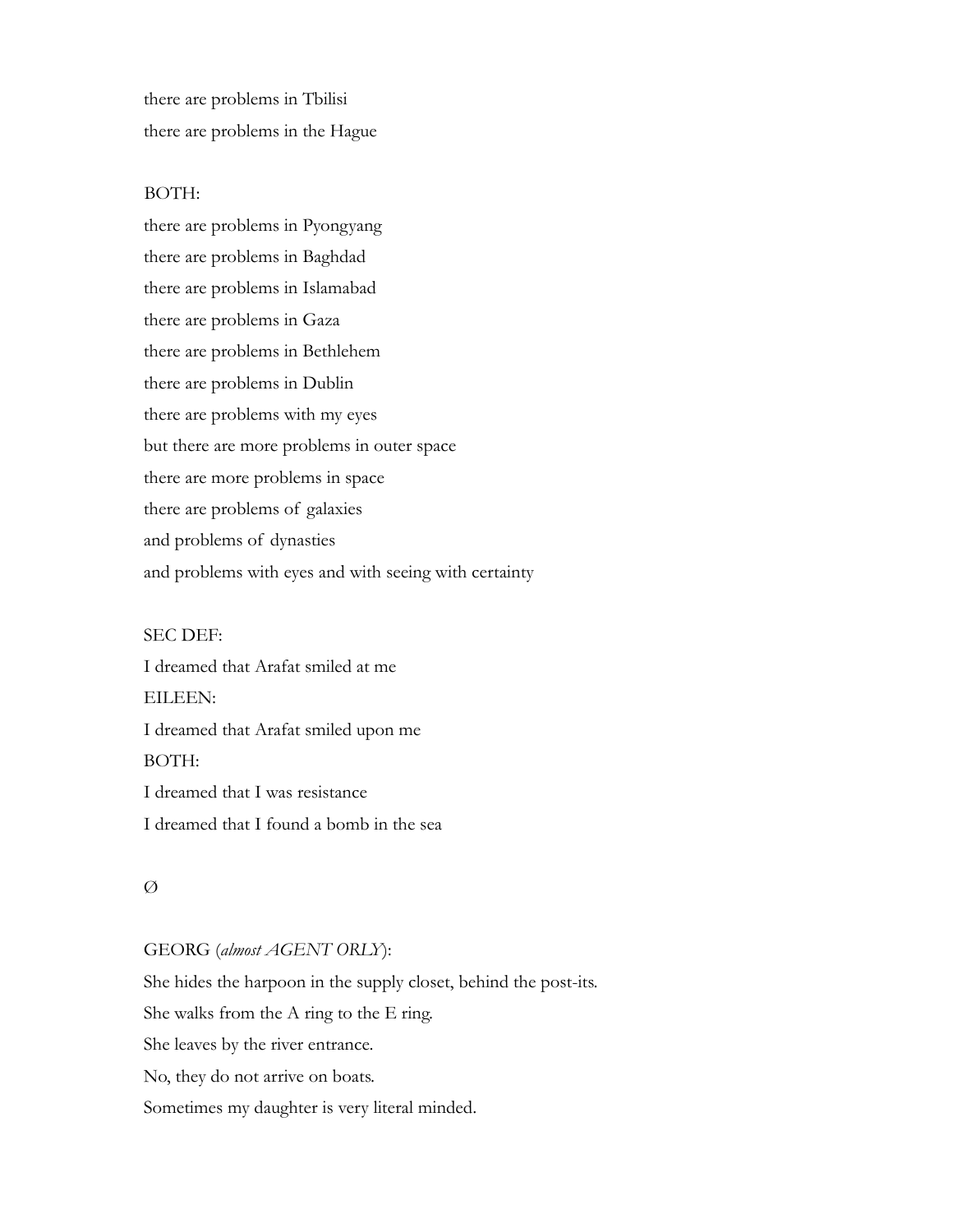I have given her very detailed instructions

So you should trust me

Because you should always trust anyone with a command of details.

Details are persuasive

Details make us feel good.

All over the universe, this is the case.

Fury comes from someone you hate destroying your details

Pretending they are something else

Misreading them

Maybe even forcefully

Usually forcefully

This is a story about Eileen, but it's also a story about space adventure, and so a story about fury, which means that it's a story about really persuasive, well loved, particular things, being abused.

How could you go to space without fury?

This is a CLASSIFIED hallway. Do you want to know how I got here? I walked here. I can't tell you what I'm doing here Not because it's CLASSIFIED, but because I don't know yet I am a very beautiful (leave that noun blank)

# Ø

ERNESTO: *(stares at Cindy "Panda" Jones)* CINDY "PANDA" JONES: *(staring back triumphantly)* primordial ooze. ERNESTO: *(stares at Cindy "Panda" Jones)* CINDY "PANDA" JONES: prehistoric vine ERNESTO: *(stares at Cindy "Panda" Jones)* CINDY "PANDA" JONES: *(stares at Ernesto)* ERNESTO: *(stares at Cindy "Panda" Jones)*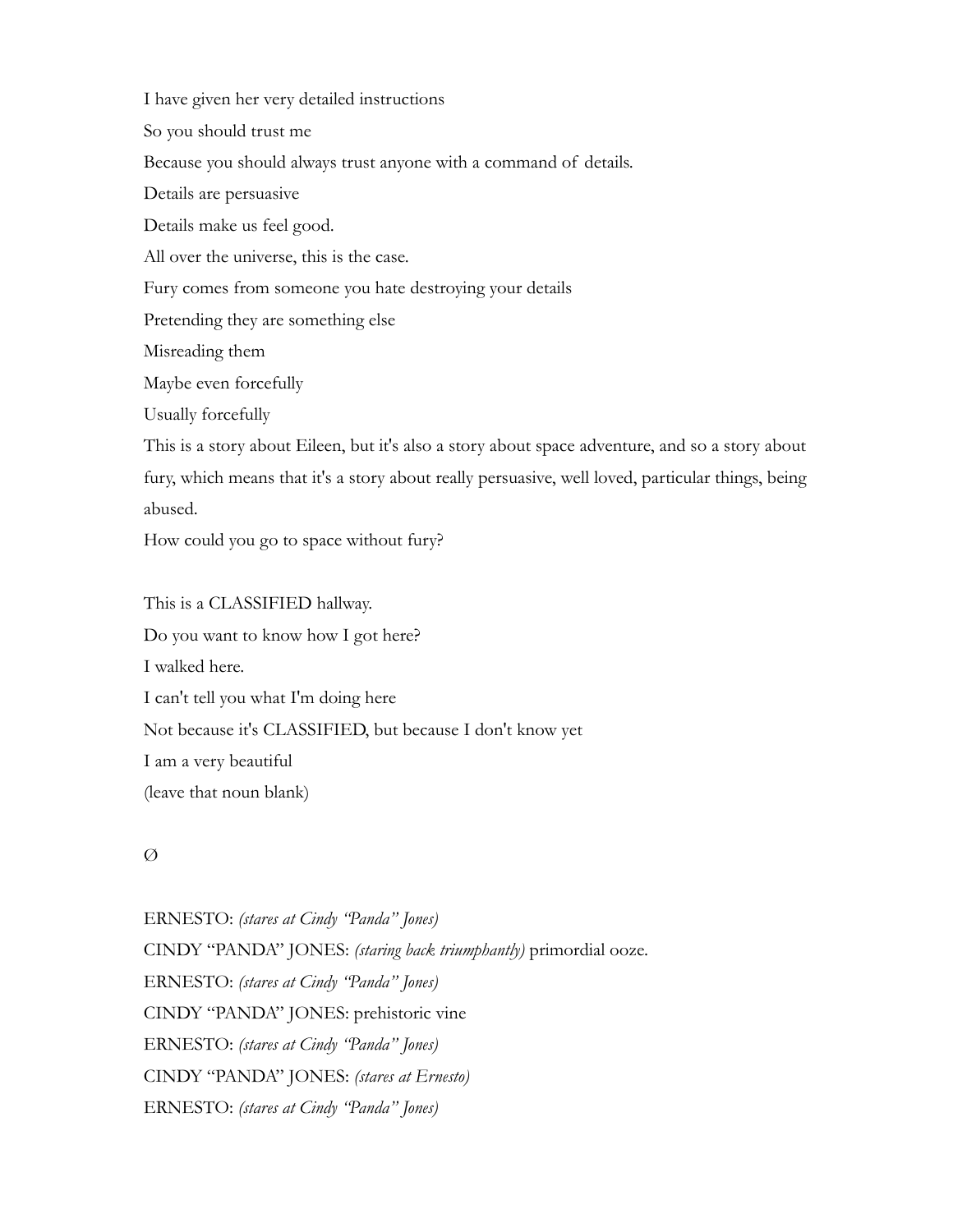CINDY "PANDA" JONES: anvil ERNESTO: like an anvil CINDY "PANDA" JONES: I love you like an anvil. Like primordial television operated by children with shovels. I love you that much. ERNESTO: I love you more.

Ø [Sing a new song here.]

EILEEN: In outer space the main thing is to move around really really softly, quietly. Also to dive because you can. I met Agent Candlestick first. No one had done me the kindness of tipping me off to the whole softness thing, and I was making an ass of myself. Agent Candlestick took me aside. He was dressed very neatly like he was a naval officer, which of course he wasn't, but you know, to me, he looked like he might have been a naval officer, he was meticulous. And he came up to me and discreetly took me aside and let me know about the softness protocols.

AGENT CANDLESTICK: I found Eileen buzzing on the back tables. Everywhere I go I hear power – I mean this literally. I didn't know anything about it until someone made me sit on an A/C adapter, to teach me a lesson, they said. I complained it would wilt my lapel flower to be that near an active current but they said – they said

I can't say what they said they said -

I had a buttercup in my lapel and it multiplied

They said you'll learn, that's what they said. They said you'll learn.

I guess about the multiplication.

Eileen buzzes. She didn't know how to control it so I took her in.

Do you smell that? That's the smell of kindness.

She was making a hell of a noise on the back table and I went out and told her about the softness protocols. Then I think I took her floating? Everything is leaning, she said, and I said, use your head like a rudder. Showed her how to dive. It was fun, like having a kid, or something.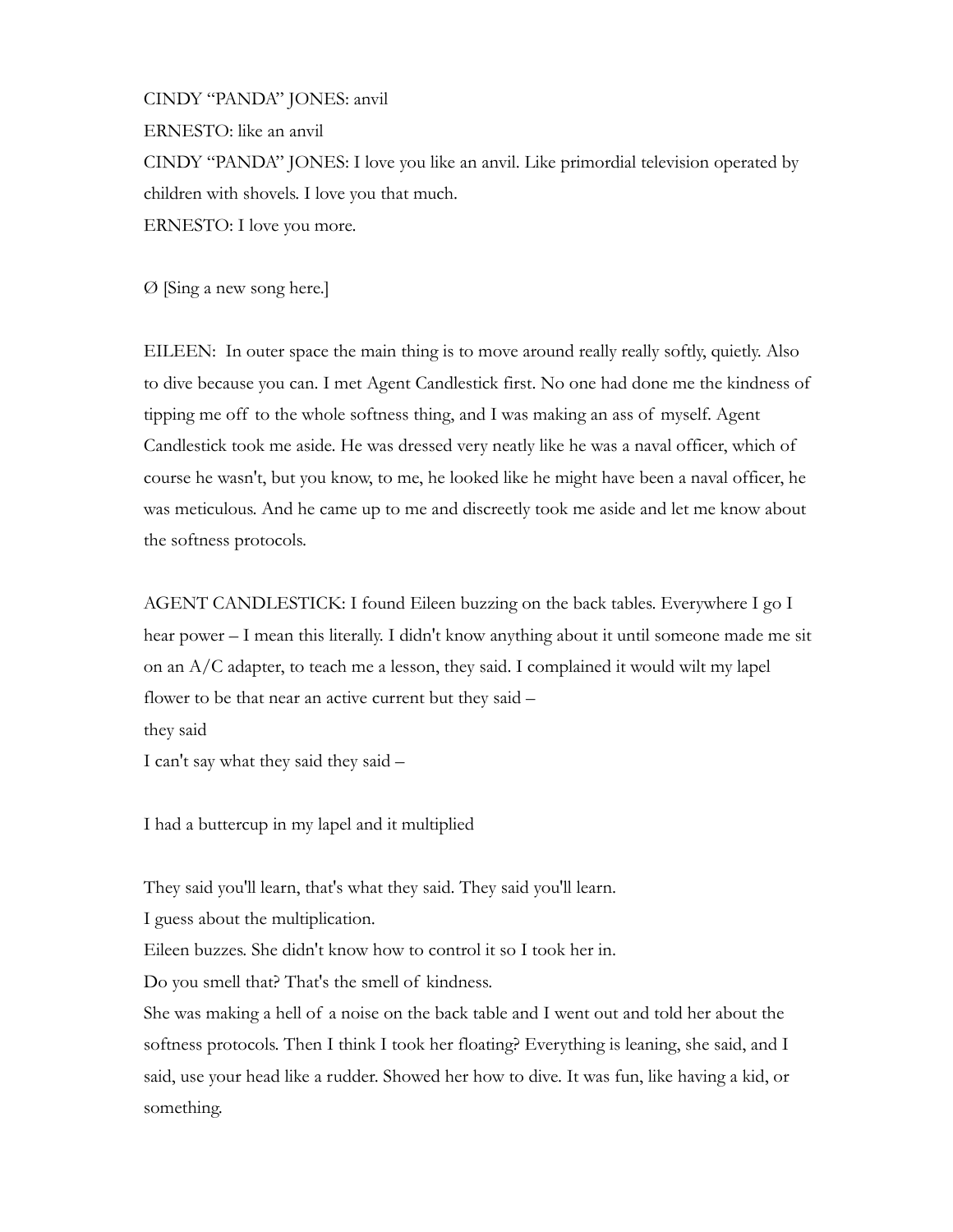$\varnothing$ 

CINDY "PANDA" JONES: I'm like half asleep already.

ERNESTO: Should I tell you about my day?

CINDY "PANDA" JONES: I'm on assignment.

ERNESTO: I don't know how you have so much energy.

CINDY "PANDA" JONES: I don't, I really want to sleep.

ERNESTO: I had a weird day.

CINDY "PANDA" JONES: I'm thinking of becoming a machinist.

ERNESTO: Do you know Eileen?

CINDY "PANDA" JONES: From karate?

ERNESTO: From work.

CINDY "PANDA" JONES: Where do you work?

ERNESTO: I can't tell you if you don't remember.

CINDY "PANDA" JONES: I'm too tired to remember. Give me a hint.

ERNESTO: I can't.

CINDY "PANDA" JONES: Oh I remember. It's shaped like a Pentagon. You work at the Pentagon.

ERNESTO: I work for the secretary of

CINDY "PANDA" JONES: No you don't.

ERNESTO: Defense.

CINDY "PANDA" JONES: I can't keep my eyes open.

## Ø

AGENT GATWICK: A professional center surrounded by grass is not quite a business place. Unless the grass is mowed. It is maybe a future business place. If the announcements are made hourly, they should have some variation to keep people from doubting your ability. Teaching is not supposed to be customer oriented. Teaching is supposed to be a mystery. We can go through anything together unless we lack discipline. If we lack discipline, we'll eventually be asked to leave. Keep in mind that somewhere in this very town, someone's life is crumbling. Federal officers are a shocking wake up. Question: can you see the stars from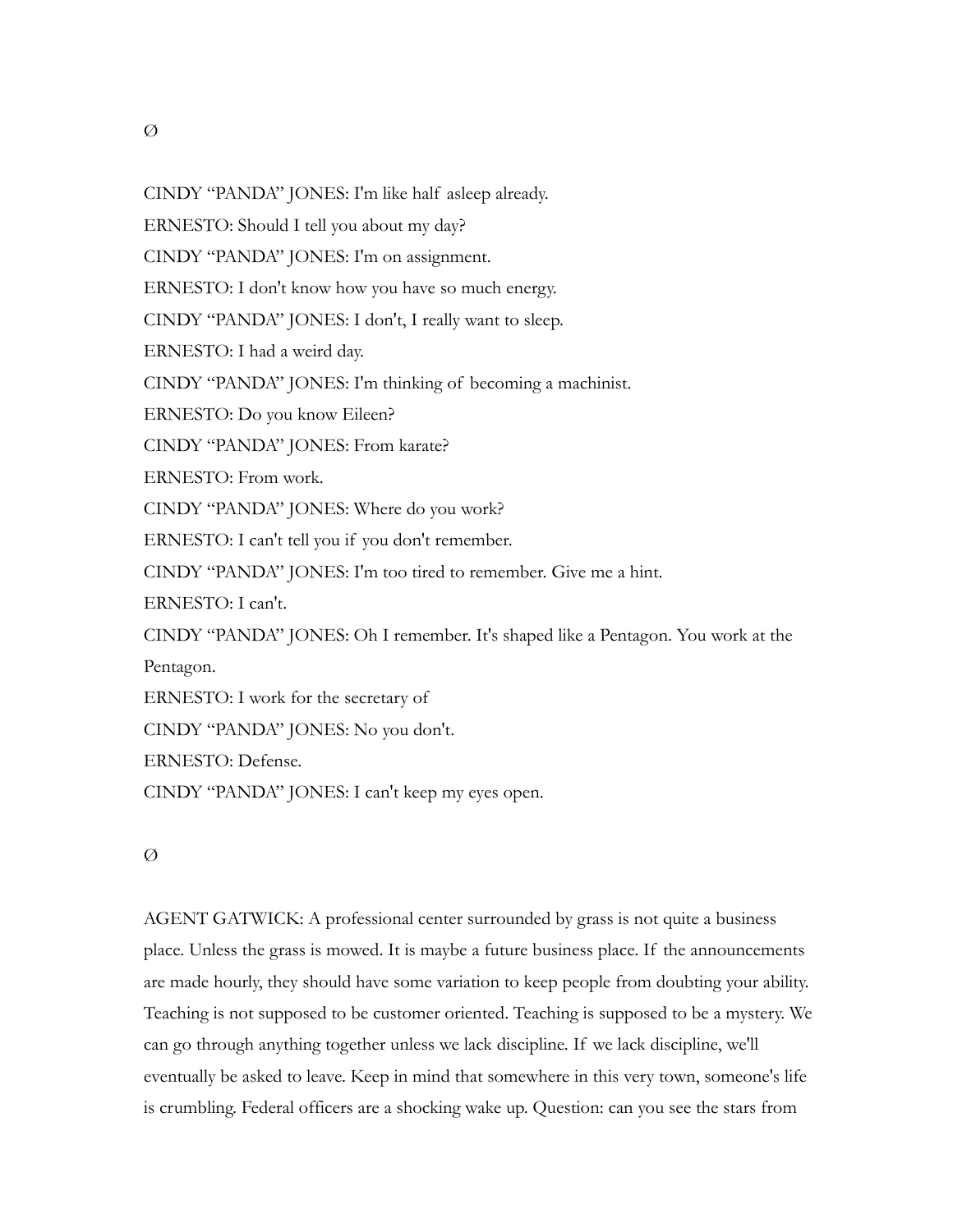your bedroom window? If you answered no, you can either a) move or b) draw some. Sometimes absence is a helpful study aid. You decide how much you want to learn. Your concentration should always exceed the demands of the atmosphere. Patronizing sentence constructions do not work with adult learners. Tell yourself, "I am impressive." You are impressive. "I am super impressive." You are reasonably impressive. We have a job to do. It really doesn't matter if you like me or not.

Ø [Repeat some portion of the above, as song.]

EILEEN: I spent the week thinking about going tumbling. I thought through every detail, I thought through what I would look like in all the various positions of tumbling. I thought about everything that makes you tumble, in every sense, I even made lists. I didn't think of many but one was: if you go then I go. Then I thought about crumbling and I thought what is the difference between tumbling and crumbling. And I have been trying to figure out which word applies to me. Obviously we fall. Fall over, fall in, fall up?. I'm not sure. This is one of the seven items that generally occupy my mind.

AGENT GATWICK *(to Eileen, suddenly)*: I know some of you ladies might not like to think in terms of you know opponents, but I want you to try. We have enemies. You are wrong if you think we don't. I am letting you know that you need to practice your form. Embrace that you have enemies; even let yourself be energized by it. Because as you get better at thinking antagonistically, you're going to get better at everything. You are going to improve.

Ø [Sing a new song, something completely new, like a new setting, like time passing, maybe even just vowel sounds.]

EILEEN: I kind of miss my house. Definitely I miss cooking my own food. Space is weird. AGENT CANDLESTICK: Eileen, have you ever heard of the job Air Traffic Controller?

Ø

EILEEN: My stomach hurts. AGENT CANDLESTICK: Eileen! Watch out!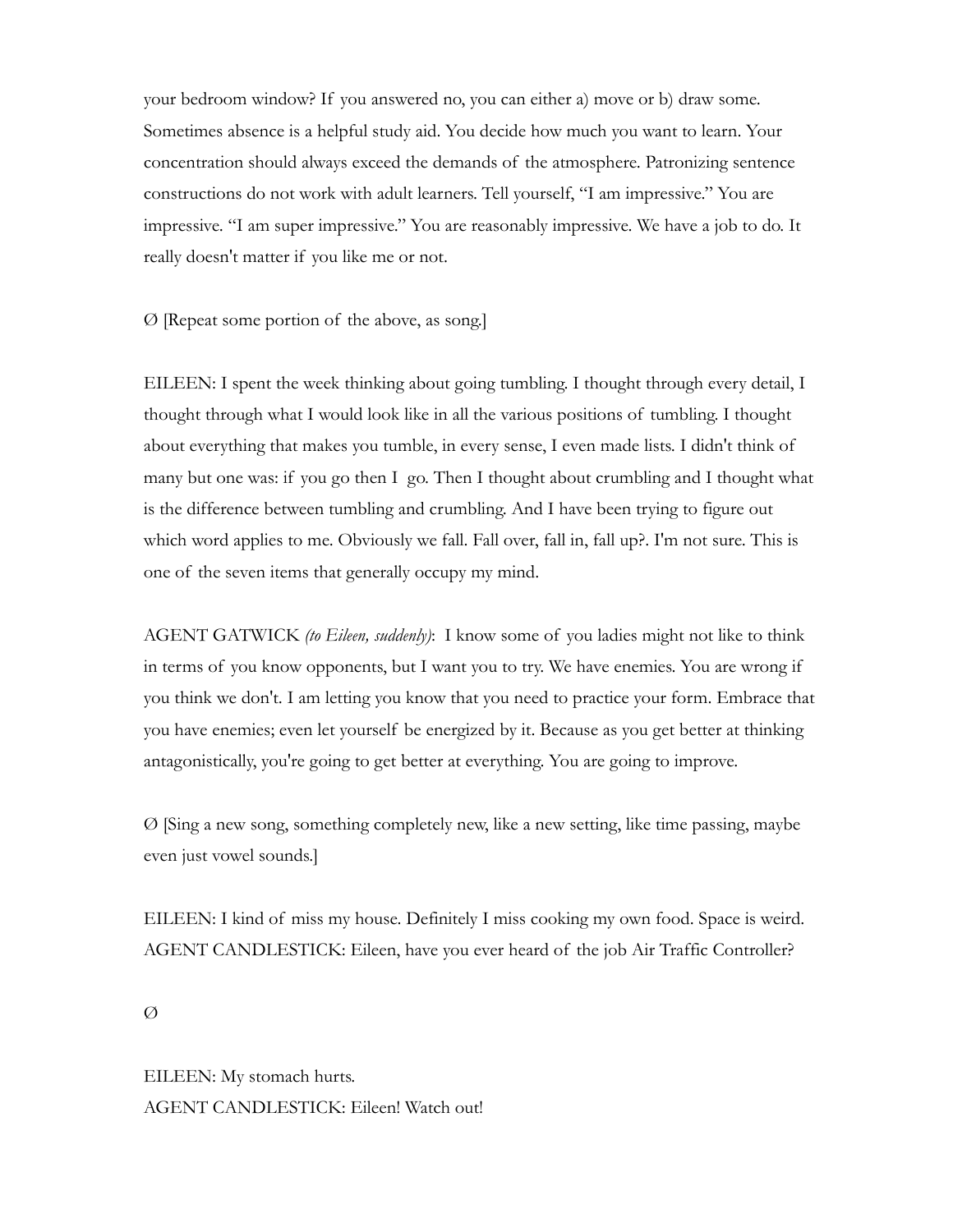EILEEN: How do I know you're not training me to be a terrorist? AGENT CANDLESTICK: Everything is fine. I wouldn't worry. I am a responsible person.

 $\varnothing$ 

There is a phone call from the Secretary of Defense

SEC DEF: Georg? GEORG: Yes sir? SEC DEF: I need an update. GEORG: um SEC DEF: yeah GEORG: Implementation went smoothly. SEC DEF: Great news Georg. Do you think you can have this thing working for me? GEORG: It's 50/50 that it'll hold outside of lab conditions. SEC DEF: Then god damn it get outside of the lab and find out. GEORG: Yes sir. SEC DEF: Georg? GEORG: Yes sir? SEC DEF: How's your kid? GEORG: Peculiar sometimes, sir, but generally acceptable. SEC DEF: Then bring her in. If she wants to see my hallway, let her see it. GEORG: Thank you sir. Thank you so much. SEC DEF: No need to thank me, Georg. No need to thank me.

Ø

EILEEN: I changed my name. AGENT CANDLESTICK: No you didn't. When? EILEEN: After I got divorced.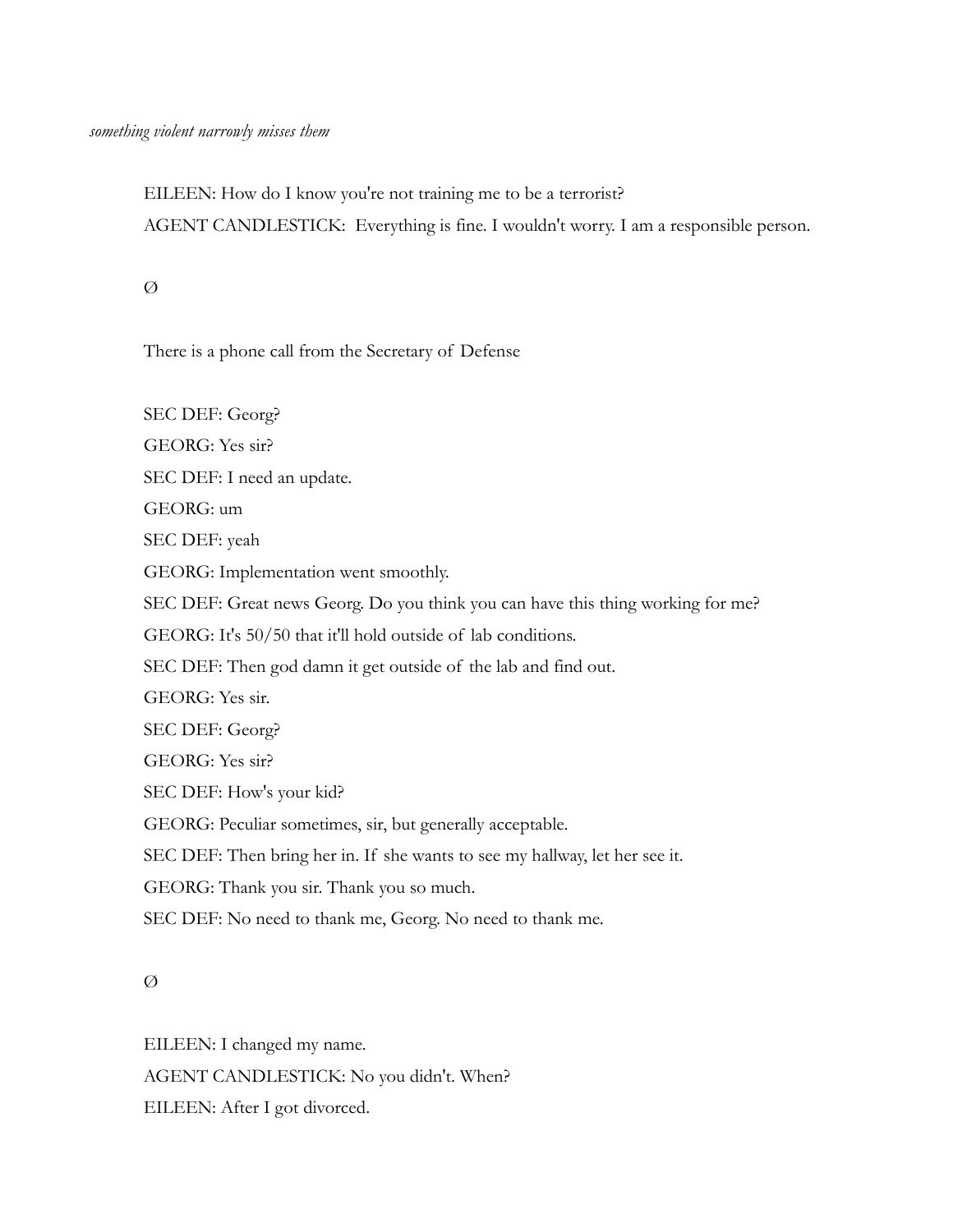AGENT CANDLESTICK: To what?

EILEEN: Eileen.

AGENT CANDLESTICK: Why?

EILEEN: I just couldn't keep it. I was embarrassed.

AGENT CANDLESTICK: Why were you embarrassed?

EILEEN: Because I couldn't remember anything about myself that didn't have to do with him.

AGENT CANDLESTICK: We shouldn't talk about this. I'm supposed to be training you.

EILEEN: Oh. Yeah.

So what am I supposed to do with this thing?

AGENT CANDLESTICK: It's an energy pellet. It powers your escape pod.

EILEEN: Oh. Okay.

AGENT CANDLESTICK: Do you want me to show you how?

EILEEN: Oh. No. I already know how.

AGENT CANDLESTICK: Eileen, you've got to get your head out of the future.

EILEEN: I think I want to lie down for a while, Agent Candlestick.

AGENT CANDLESTICK: Eileen?

EILEEN: Yes?

AGENT CANDLESTICK: You know I come from a culture where they don't dance at parties, so to speak.

EILEEN: I know, Agent Candlestick, I know.

AGENT CANDLESTICK: And I know how much you want to dance at parties.

EILEEN: I do. It's true.

AGENT CANDLESTICK: What was your name, before?

EILEEN: Cindy "Panda" Jones.

AGENT CANDLESTICK: Oh. That's a nice name.

EILEEN: Too late now.

Ø [A song, the sad kind, goes here.]

AGENT ORLY: One thing about space is that you get confused. Things are so different from what you think is natural, that you can't ever really believe them. Like it changes from day to night very quickly, like maybe over the course of three minutes. The dark is even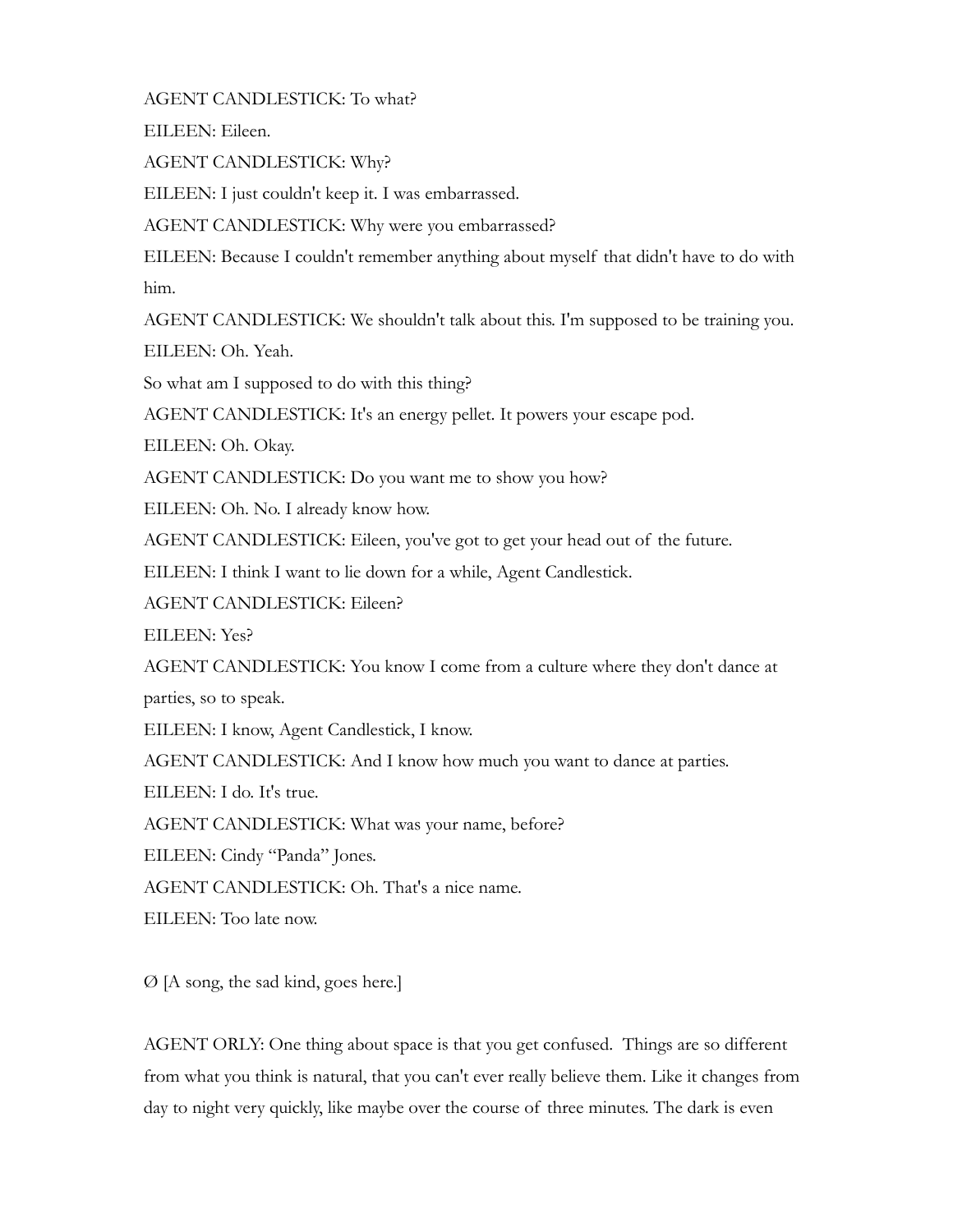more intense than regular light, polished and hyper reflective, except that you know there's no light to reflect. What *feels* like reflection is actually *emanation* and it isn't light. And you just kind of don't want to even know what it is that's emanating at you.

After I fell in love with Agent Fir, we started going to this very beautiful place out by one of the crater lakes, which had artificial lights, very small ones strung overhead, and it was always hushed and romantic and the dance floor was old time you know, very stylish. They used holograms to make everyone comfortable, set perpetually on a kind of elegant late 50's thing. Agent Fir finished her training and we were young, and we didn't know what it does to you to be on assignment. She left. And so I didn't go back to the place by the lake. [I would go to the New Pandatown Diner, which was bright yellow and had all these great covers for all the jars, table stuff, you know, it sounds weird now that I think about it, but they were basically these white cotton cozies shaped like pandas, with red and purple piping, and they were sitting, so there was an opening where the butt was, that fit over the tray of condiments, which were basically like chutneys. The food in New Pandatown is really Indianinflected because they were the early adopters in terms of space emigration.

One night I stayed outside, which you're not supposed to do, because it gets very cold. We had some extreme climate training my second year, so I did all the stuff I knew, about trying to be more reptilian, that kind of thing: adapt to the temperature don't fight it. I'm walking around and in this really weird mood because I kind of feel like it's the first time I've ever actually been alone up here. And then this silver Buick shoots by, exactly the car I had on Earth, an '83 Skylark. So 1) this car is going really fast. And 2) there aren't any cars up here. I yell, even though I'm not supposed to, with so much force that I think I kind of lit up, and the car pulls instantly to a stop. No screeching, nothing, just stop. I get in but it's so dark inside I can't see anything. The car takes me to a house, out by the lake, across from the dancing place. And a voice says to get out, and I do, and then I'm looking at the house and realize a) that the car is gone and b) that this is the house I grew up in.

#### AGENT GATWICK:

Do you know what is non-non-belonging? It's when you reject the idea that you don't belong, without pretending that you do. It's an actual demon because it literally comes *into* you, and separates you from, I don't know, feeling solid. Like everything is still there but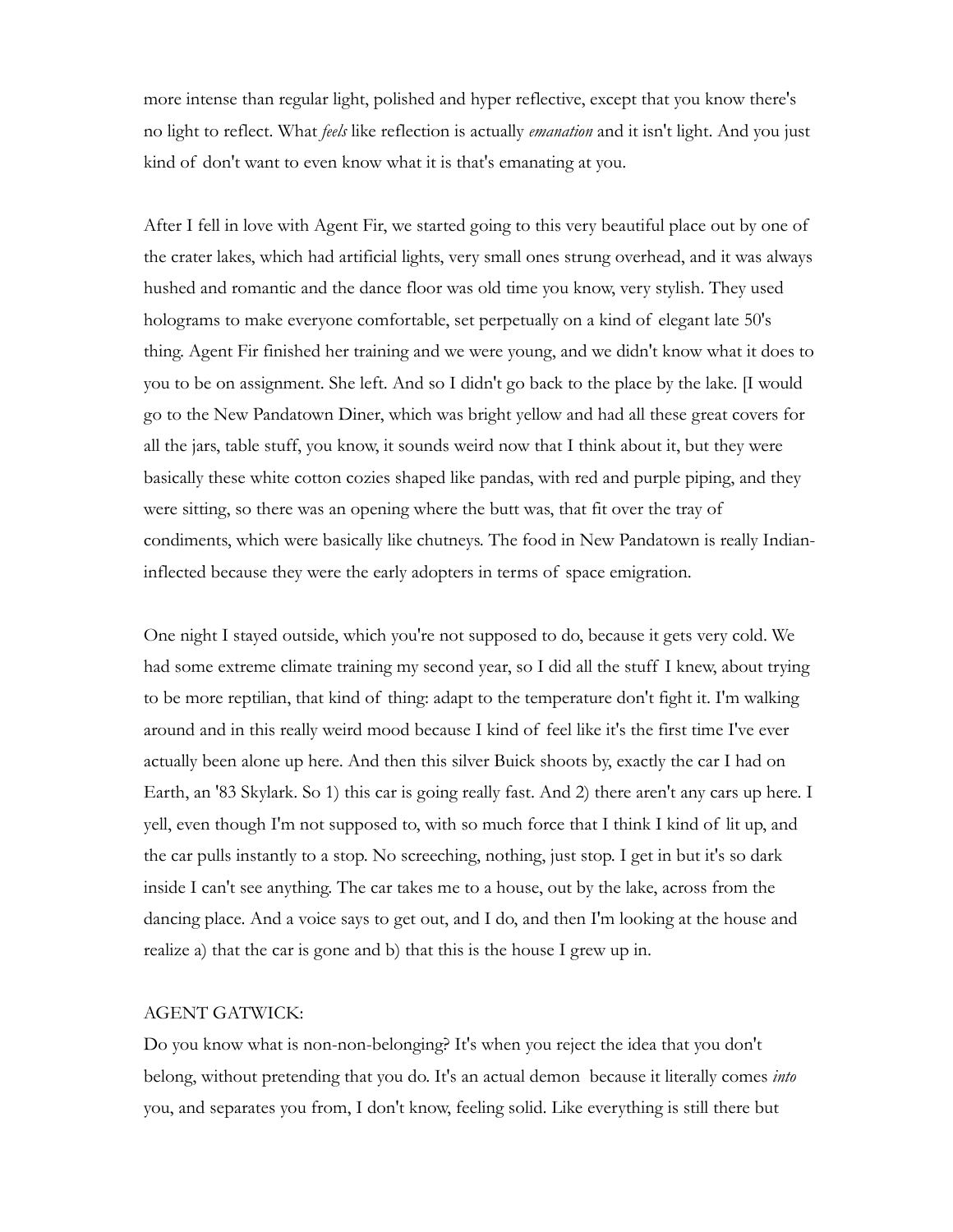there's a little gap. One of the effects is that you stop being able to believe that your life is real. Which means you can't love, and that means you really can't think. I told you before that you have enemies. This is their weapon. You thought demonology was strictly medieval, but in fact it's the most advanced contemporary weaponry out there. And this non-nonbelonging demon is the worst. Because it feels good, it's peaceful.

### AGENT ORLY:

Once you go into the field you are 99% sure to be attacked with non-non-belonging. So my job is to work on how to recover from it. Because when this demon gets into you, you're sort of not on the ground anymore. This is addictive and paralyzing. It has decimated regiments of agents. So my job is to try to bring people back. An agent doesn't need perspective, an agent needs to act. That's what agent means. Someone who does the action.

Cairo, by the way, is the name of a city on the moon.

Ø [A song, a moon howling song sung right before the demon non-non belonging gets fatally into you.]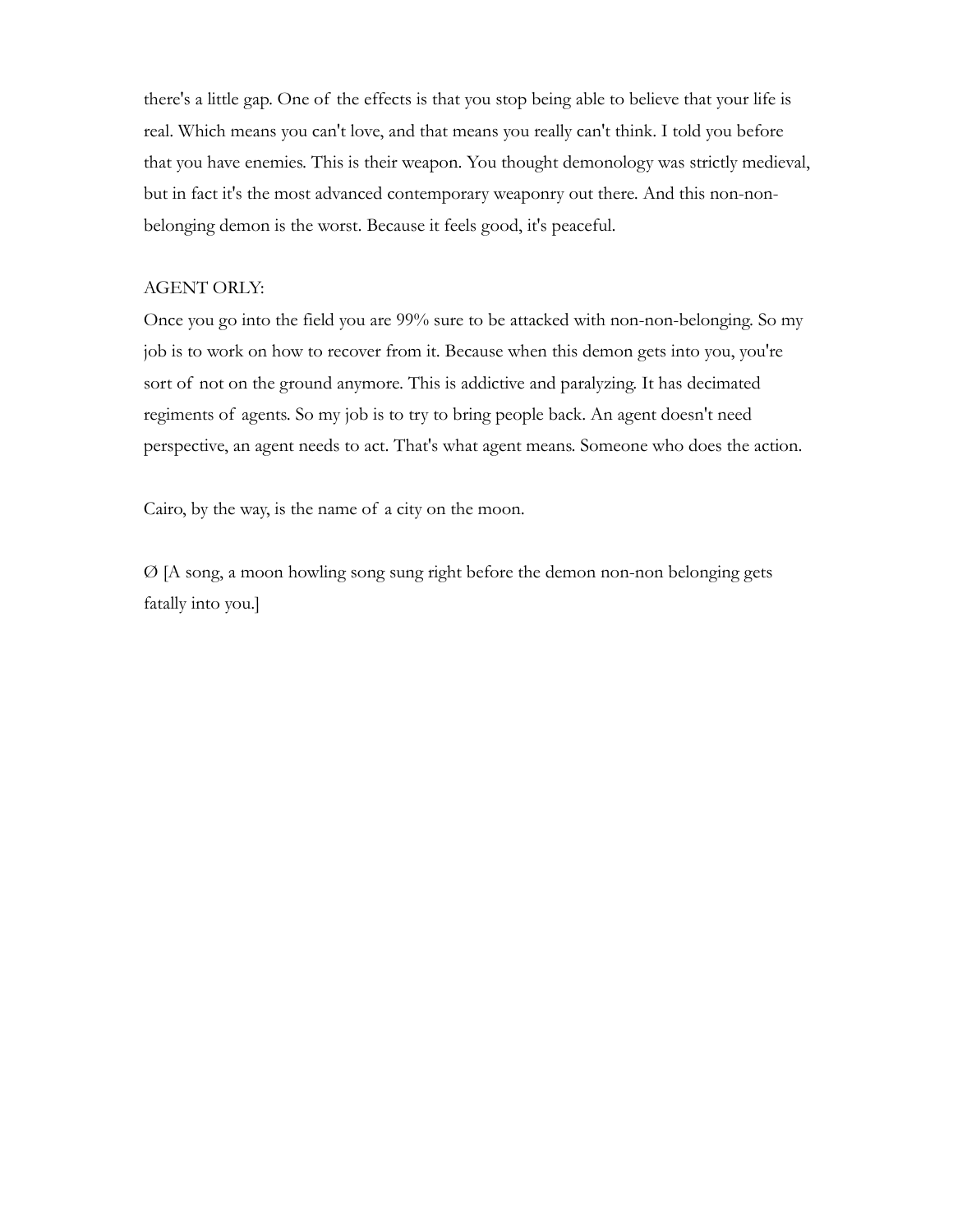#### INTER-PART:

#### a message to the American People from the Secretary of Defense

SEC DEF: *(demonstrating hand shadow puppets)* OK, Goose: left hand out, thumb down, index finger curled over middle finger which is pressed under ring finger. Move pinky to simulate quacking action.

To be honest, I purposefully didn't let you sit down next to me. I'm sick of you and your noise. Leave me alone, I'm *reading*.

*Sec Def does some exercises, loosens up his shoulders then a bit of shadow boxing*

There's no such thing as pacifism.

It's disingenuous to say there is.

Did you ever go to the Poconos? When I was a boy I went there. I went there to go fishing, I went there to go camping, I went there to go eat pizza.

I am a bear with a fish in its mouth. What am I?

A warning.

If you guessed warning,

then you have to give me twenty push-ups ha ha ha ha ha ha ha.

You have eight hours. You have to choose what to do with these eight remaining hours. It's up to you. I'm not a personal secretary. I'm the Secretary of Defense. Keep your own god damned schedule.

I am extremely intelligent.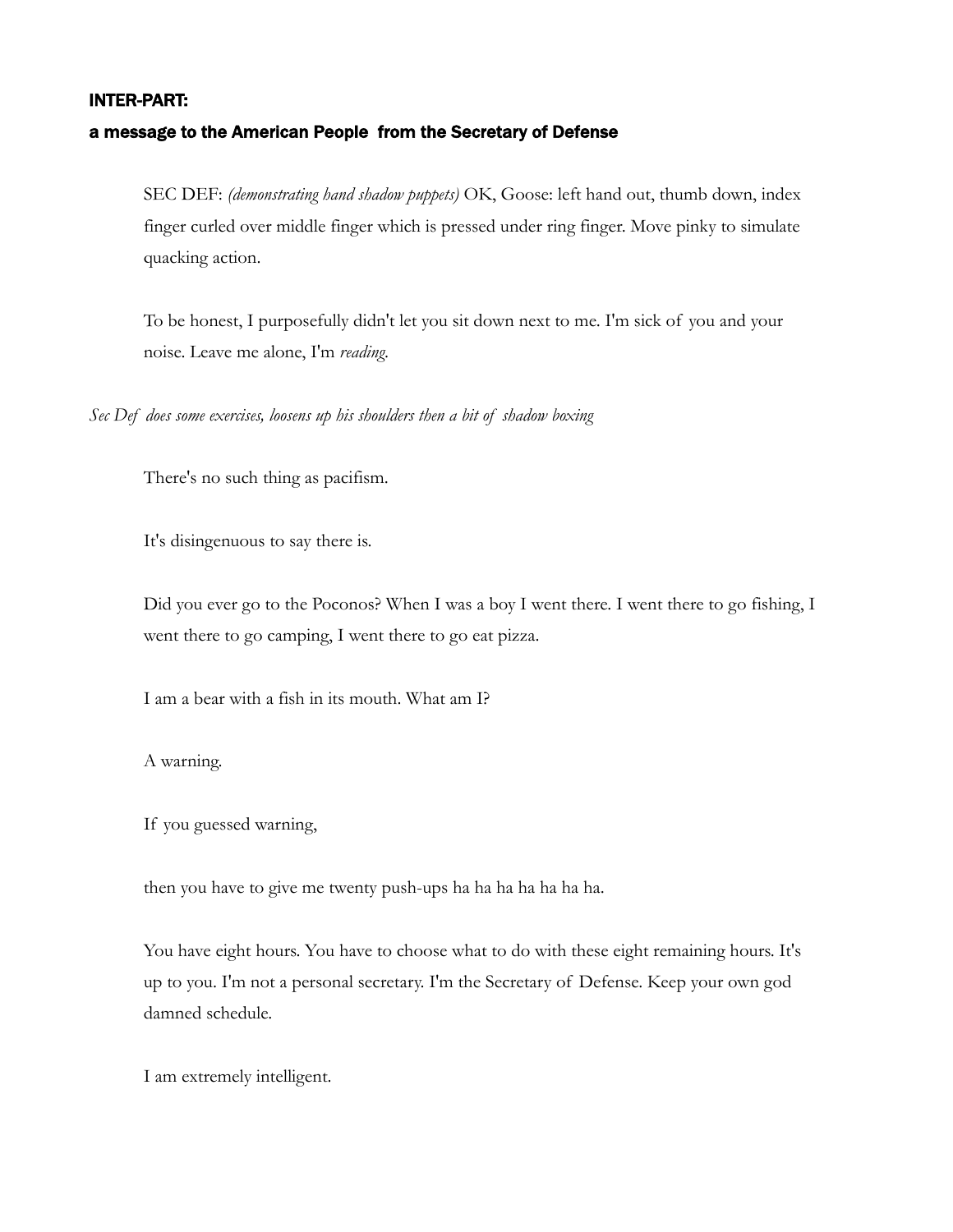And so are you, yes I know that.

When I was starting out one of my jobs was to write a survival guide for nuclear winter and I say to my boss I say Sir if you cannot survive nuclear winter what am I writing a survival manual for and he says, sometimes you find things before you understand them. Sometimes you propose things before you find them. Use your mind, he says, and I say my imagination and he says no. You have to make something out of what you don't know.

Do you smell basil? That smells amazing.

#### *More shadow boxing*

Elephant is complicated. You make your left hand kind of like the devil sign, middle and ring depressed (but not curled), index and pinky out horizontally, thumb just out of the way to the side. Then you put your right hand on top of the left, press your right thumb to the side of your left hand, and curve all the other fingers up to make a dome. What you're looking for is tusks, and a trunk, and depending on where your left thumb is you can also see the lower part of the mouth or body.

So my question is, is this an elephant? Is it a real elephant?

Your answer wants to be, no, but think about it. How much of the verb, to elephant, does this fulfill? Something, right? It is some amount of elephant.

Everything is real. Everything except verbs, which are more than real. Real plus.

Here's something really neat about the building I work in. My office is CLASSIFIED. But the hallway is not. So I would like to invite the American people to my hallway. I'm sorry I can't let you in the room. And you need an escort. But you are welcome to come walk down my hallway.

But you can't come in. I have work to do. Also you're not allowed to use the river entrance, that's reserved for the President.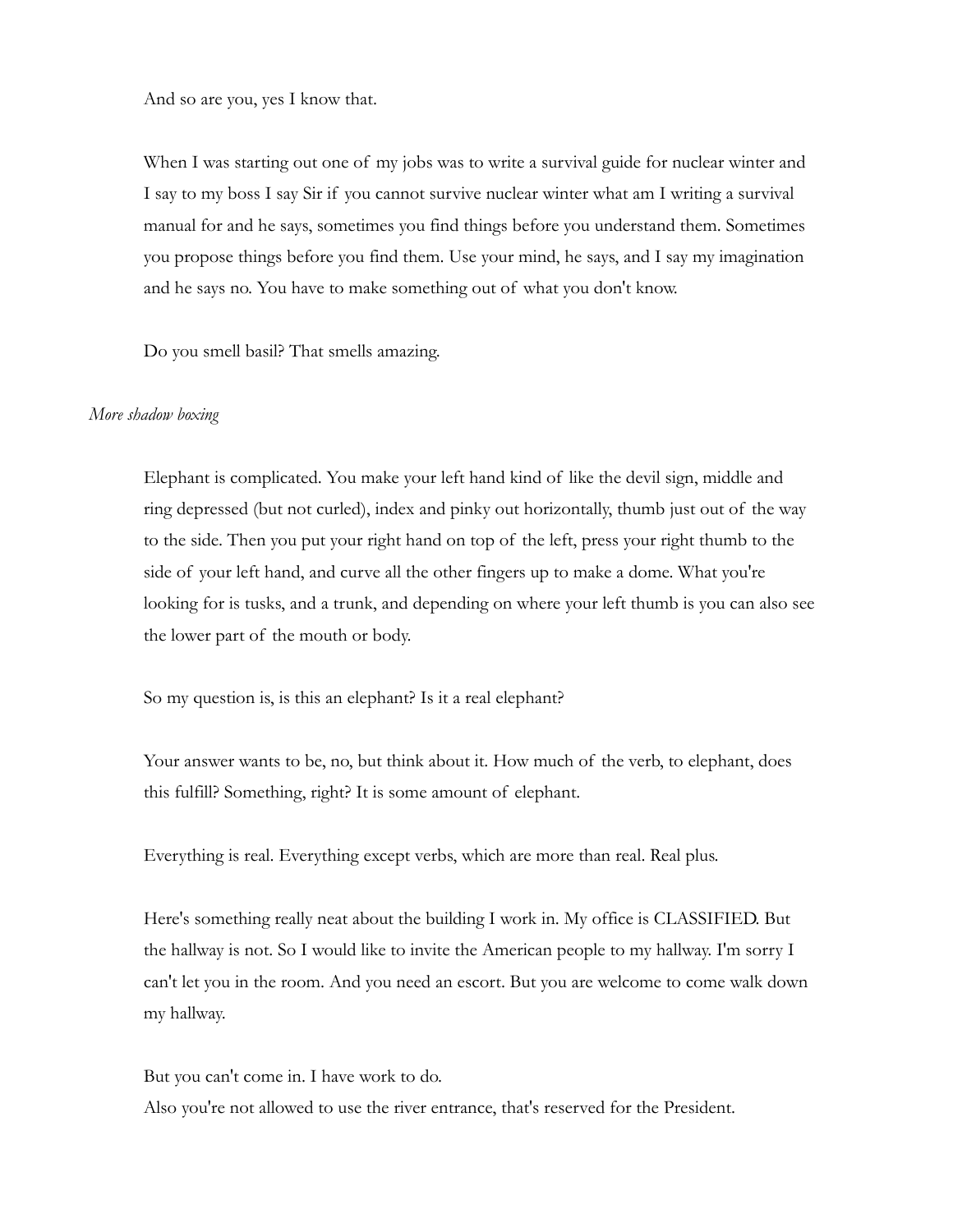If you think I'm going to talk to you about what battle is, you're wrong. What do you think I'm going to talk to you about?

Here's a joke. See if you can't make some sense out of it: A man rides into town on Friday. He stays three days, and leaves on Friday. How does that happen?

Of course you'll have to answer some more complex questions before I invite you to come work for me.

I love America.

Not all the bullshit people say it is I mean I love America. I love the New Jersey Turnpike. I love motorboats in lakes. I love heirloom tomatoes and grizzly bears and rocks. I love the goddamn Poconos. I love knock off dvds of action movies and I love the action movies too. I love action.

ENTITY equals EVENT.

Ø

AGENT GATWICK: *Singing an Aria while floating by in a '78 Sea Green Citroen Wagon* honk if you've been honest with yourself honk if you didn't cheat cry if no one washed your feet

steering wheels tell fortunes time the windshield wipers cry cry cry little Chevy driver

listen to the idle of my engine experience my four cylinder pickup speed flash your brights if you drive defensively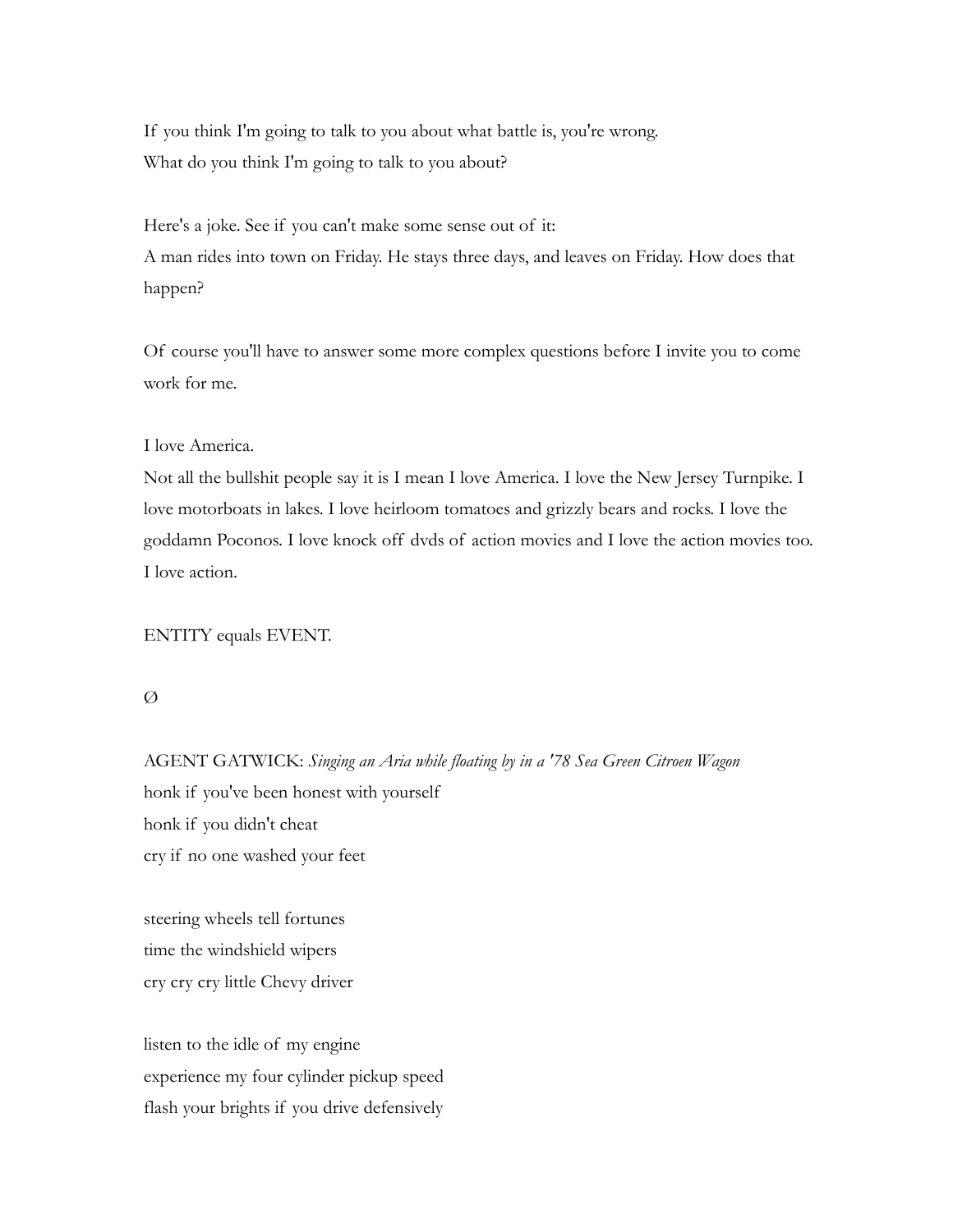signal me signal me signal me signal me

# *Continues as duet*

| <b>GATWICK</b>                              | <b>SEC DEF</b>                       |
|---------------------------------------------|--------------------------------------|
| honk if you've been honest with yourself    | I love the New Jersey Turnpike.      |
| honk if you didn't cheat                    | I love motorboats in lakes.          |
| cry if no one washed your feet              | I love motorboats in lakes.          |
|                                             |                                      |
| Steering wheels tell fortunes               | I love heirloom tomatoes             |
| time the windshield wipers                  | And grizzly bears and rocks          |
| cry cry cry little Chevy driver             | Tomatoes and grizzly bears and rocks |
|                                             |                                      |
| listen to the idle of my engine             | I love the goddamn Poconos           |
| experience my four cylinder pickup speed    | I love dvds of action movies         |
| flash your brights if you drive defensively | I love action movies.                |
|                                             |                                      |
| signal me                                   | I love speed                         |
| signal me                                   | I love speed                         |
| signal me                                   | I love speed                         |
| signal me                                   | I love speed                         |

*Long planetarium type overhead movie of the stars and planets, as music plays out.*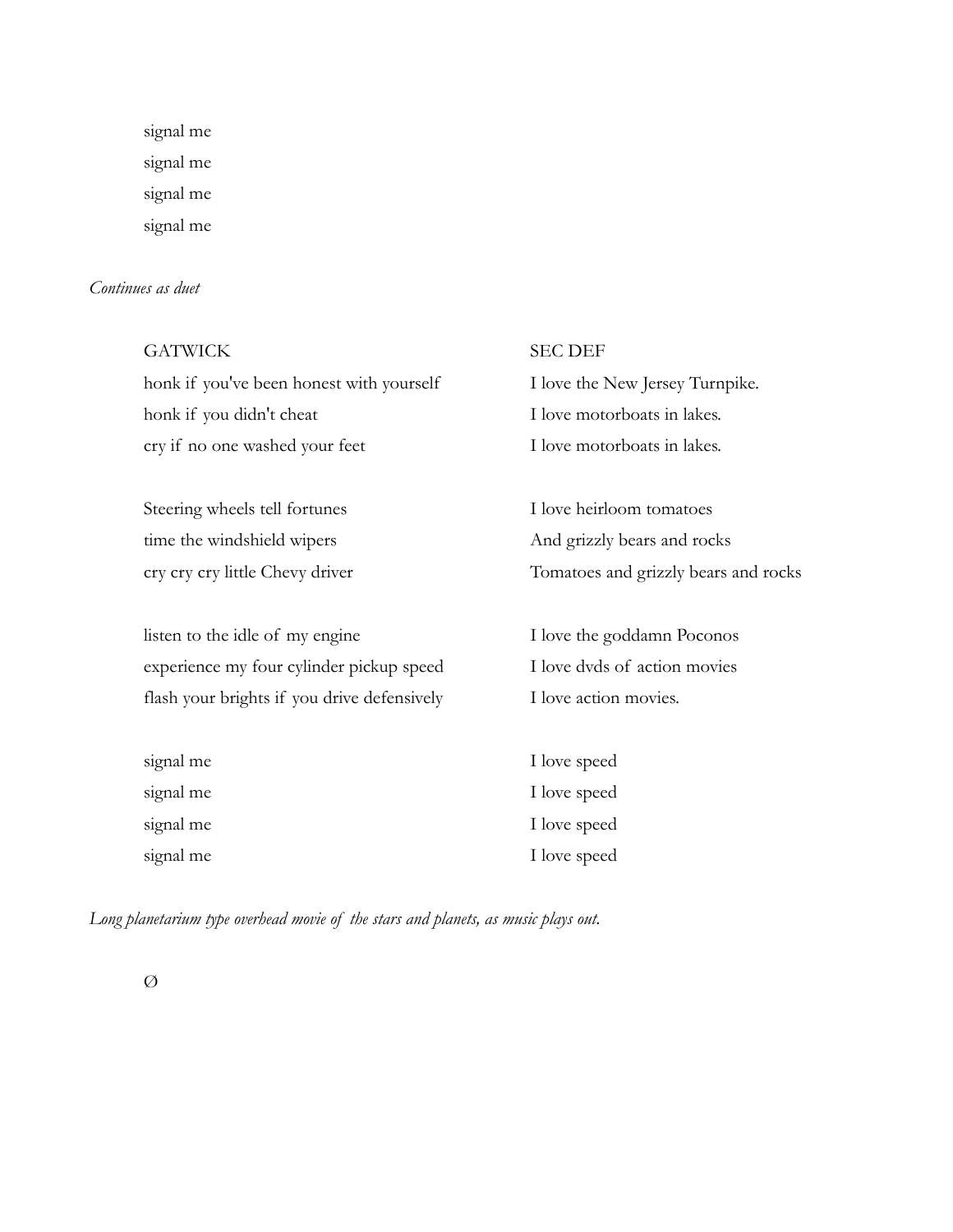#### PART TWO

EILEEN: A long time ago, when I was still called Cindy "Panda" Jones, I bought a book in a used bookstore, an Air Force survival manual for four different emergency landing contexts. Ocean, jungle, desert, and something else. Arctic, probably. I remember the appealing poppy-orange cover. I happened to be on a romantic getaway weekend in the Poconos with my ex-husband Ernesto. I bring this up for two reasons. One, when I was still on Earth, I was sent to a preliminary training camp and out of complete coincidence, the route between where we stayed and where we trained brought me past the exact location of the bookstore where I found that book. We were in silent training, so I didn't tell anyone. The place had turned into some kind of flower shop. Two, at that training camp I was given a survival manual for four different contexts. Rocky planet, Gaseous planet, Outer space, and Holographic planet. This manual also had a bright poppy orange cover. Other poppycolored things were: my Level Two training uniform, my standard-issue towel, the small metallic disc we were supposed to wear on our foreheads, the planet I saw almost every night in my dreams, and the string of lights that decorated the otherwise humble oil rig work boat where I learned, finally, how to dance at parties.

The first time I was on a holographic planet was probably a test. I had a nominal mission to recover a particular flower, but I happen to know that they grow those hydroponically, because I have been in the greenhouses in Fartown, which I happen to know serve The Orly Demonology Combat Research Laboratories. One thing I remember from the Holographic Planet survival guide is that when you're going through the hologram, everything is a sign, which means that by reading it very carefully, you can figure out all the false assumptions whoever made the hologram was working with, and that's the only clue you have to their real identity. When you're in a hologram the project isn't to decode it. What you're actually trying to do is to recover something real; there is always something real that can be recovered even though technically there's nothing there but light. In this hologram I remember I had to cross a small river to get the place where these flowers, they were some kind of foxglove, were growing. And as I'm wading through this small river, I see a bear come at me, holding a fish in his mouth. Now I understand immediately that the fish is Agent Gatwick, who has gotten the bear to hold him as if he's going to eat him, but in fact the bear is Agent Candlestick and no one's going to harm the fish, and they're just checking to see how I'm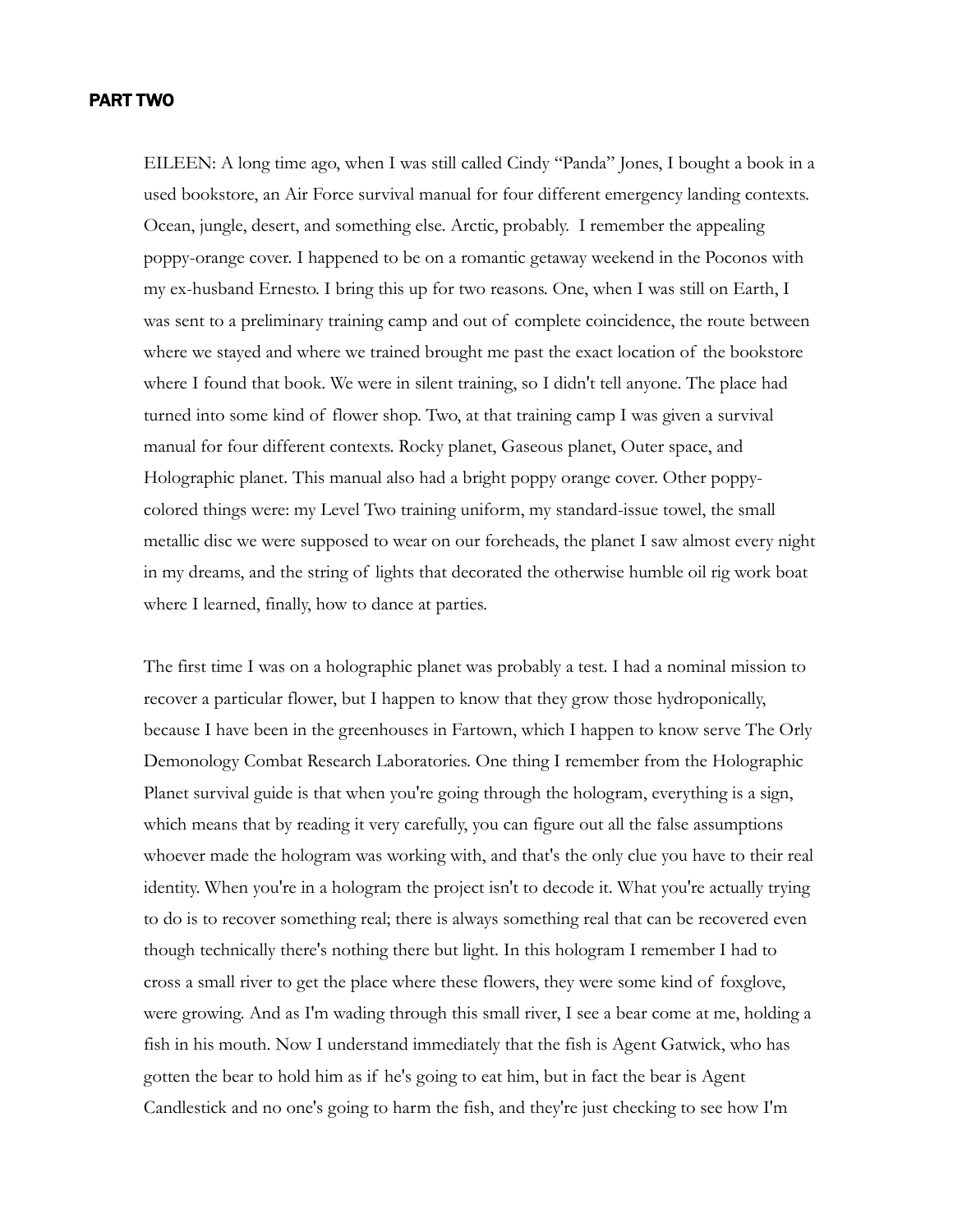doing. So I wave the bear over to me, and climb on his back, and let him walk me to the other side of the river, get the flowers, go back to my ship, and leave.

 $\varnothing$ 

There's a conference call from the Secretary of Defense.

EILEEN: Hello?

AGENT GATWICK: Hello?

SEC DEF: Eileen, Agent Gatwick, thanks for taking the time to speak with me.

EILEEN: Of course sir.

AGENT GATWICK: Sir.

SEC DEF: Eileen, how has your training been going?

EILEEN: Very smooth sir.

SEC DEF: Agent Gatwick thinks that you're ready to go out on assignment.

AGENT GATWICK: Sir.

EILEEN: Thank you Sir.

SEC DEF: Agent Gatwick, has Eileen been trained in Dark Planet Operation Protocols?

AGENT GATWICK: She has sir, that's covered in year three.

SEC DEF: Eileen, how do you feel about your dark planet operation skills?

EILEEN: Well I've only been in the simulator. But I felt good about it.

SEC DEF: As you should, Eileen: you're the only one who has ever successfully completed a

task in the Dark Planet Simulator. Isn't that right, Agent Gatwick.

AGENT GATWICK: Correct, sir.

EILEEN: I believe I'm the only one who has ever used the Dark Planet Simulator, Mr. Secretary.

AGENT GATWICK: That's correct, Eileen, we built it for you.

SEC DEF: Eileen. Now you understand that no one has been to a dark planet before, right?

The simulator is our best guess, though our guesses tend to be very good.

EILEEN: No sir I didn't know that.

SEC DEF: Well no one has been to a dark planet, because we don't think there have been any of them until now. Do you know what a dark planet is, Eileen?

EILEEN: "A theoretical instance of a competing planet in which life on Earth is restarted,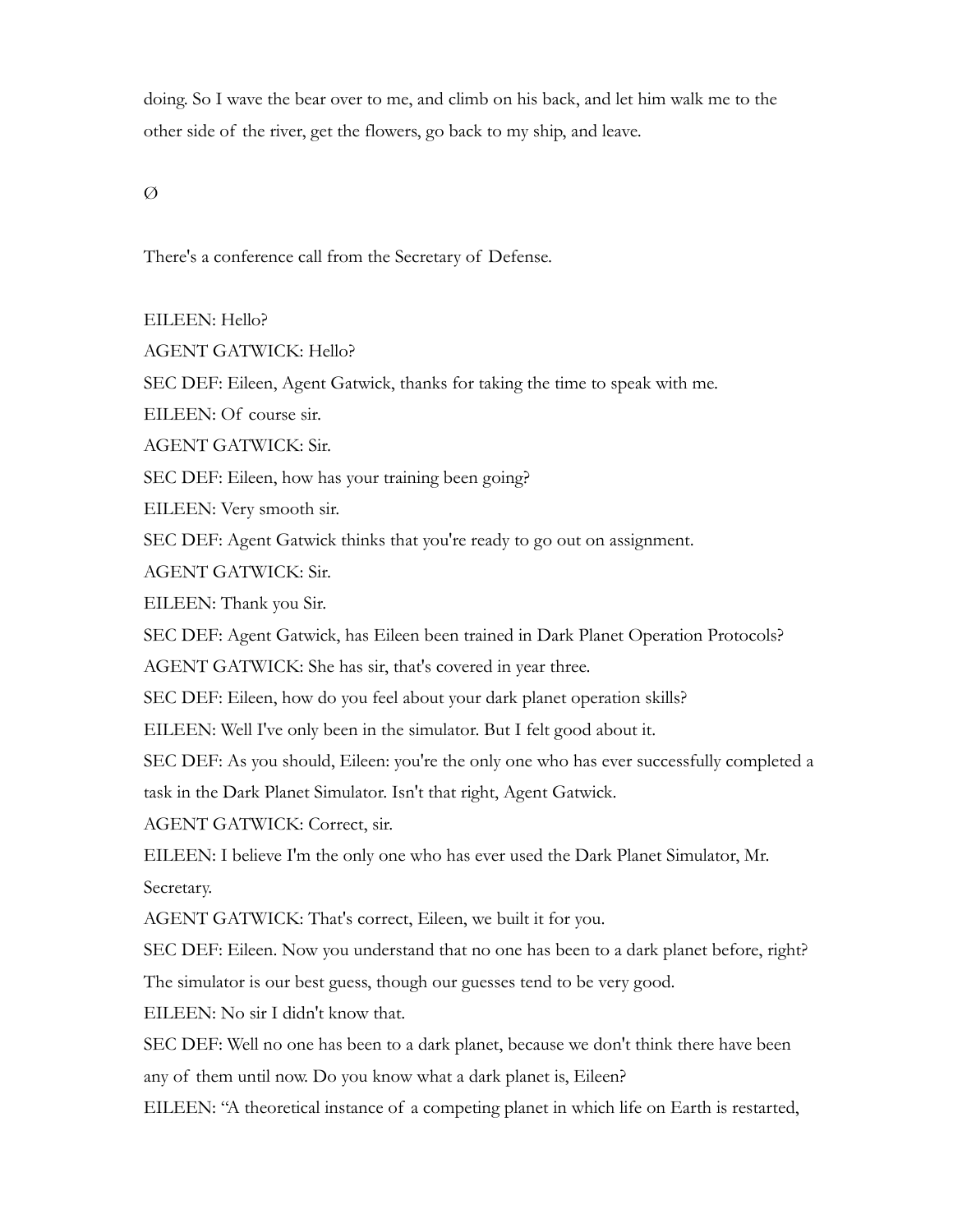with significant revisions with reference to the possibilities and consequences of reproduction. Dark planets theoretically begin formation in the crystalline stage, and so as they involve no Big Bang-like origin, can be created without notice to star-gazing, as opposed to star-traveling, cultures. Dark Planets are believed to be intended to theoretically render the Earth an obsolete planet, and were invented by unknown assailants on all that is good and natural."

SEC.DEF.: Textbook, Eileen. Excellent.

EILEEN: Thank you sir.

SEC DEF: Now Eileen, as you may have inferred, we believe there is one such planet being formed. It is your assignment to destroy it by means of the decomposition ray, code-name Harpoon, that Agent Orly has invented for this purpose.

EILEEN: Understood, sir.

SEC DEF: Eileen, we want to be *alone* in the universe. Do you understand? There can't be another one of us out there.

EILEEN: Understood, sir.

SEC.DEF.: Very good, Eileen. Now I'll let you and Agent Gatwick discuss your Harpoon training and deployment timetable. Good luck, Eileen. EILEEN: Thank you, sir.

*The Secretary of Defense hangs up the phone.*

AGENT GATWICK: Eileen? EILEEN: Yes Sir? AGENT GATWICK: Why don't you stop by my office after lunch, shall we say 1? EILEEN: I had hoped to go swimming, Sir. AGENT GATWICK: Then 1:30. I'll let Agent Orly know. EILEEN: 1:30, thank you Sir.

*Agent Gatwick hangs up the phone. Eileen hangs up the phone.*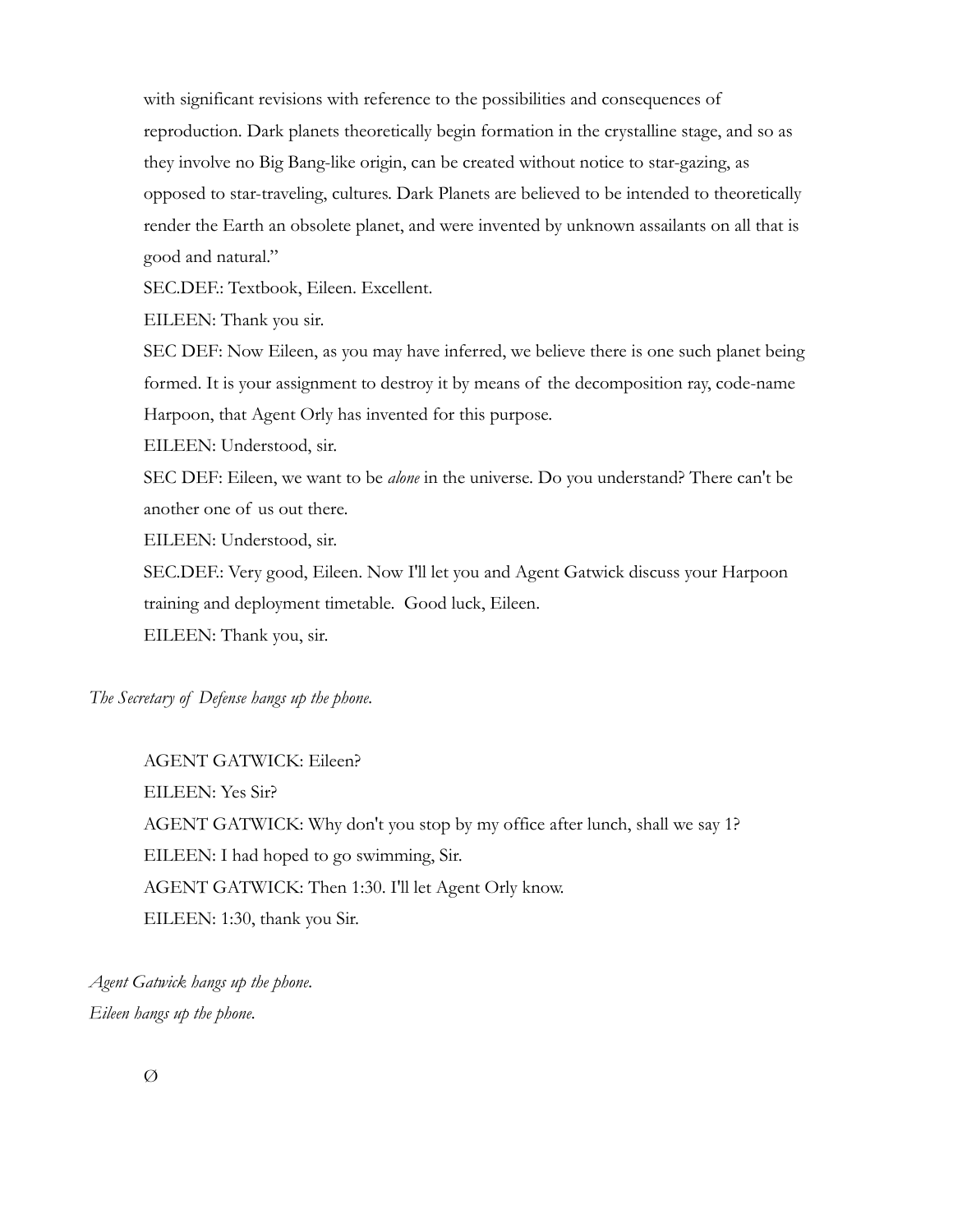CINDY "PANDA" JONES: *(sings)* there are problems with Jupiter there are problems with Mars there are problems with Saturn's rings there are problems with Dwarf stars there are problems with hurricanes there are problems with fires there are problems with flood warnings there are problems with my car

#### ERNESTO: *(singing)*

there are problems with constancy there are problems with gladness there are problems with humility there are problems with sadness

#### Ø

AGENT ORLY: When I was first working on the Harpoon, I had a fairly limited idea of how to think about energy. It's built to undermine a theoretical crystalline formation by limiting the connecting and inflecting tendencies of the chemical compound of the crystal, so in effect breaking apart linear surfaces, and inflicting on this otherwise articulated complex shape a series of small gaps which in turn destroy its cohesion, leading to a decomposition, or breakdown, of the entire thing. So in order to do this, the harpoon requires a particular energy, you want the impact to pierce the crystal form not in depth but in energetic charge, okay, just enough current to hook underneath and then as the crystal pulls against the shock, that little penetration of energy comes from *underneath*, and achieves the tear. You see you can't break this kind of crystalline field from above, it can only break *itself* down. So you see this harpoon instigates the life-form to use its own energy to destroy itself, which is of course very much like how a harpoon works against a whale, thus the name. A very sophisticated Harpoon works imperceptibly. The decay needs to have a very subtle slope, and that slope can't accelerate until the thing is weakened enough to be effectively unable to resist.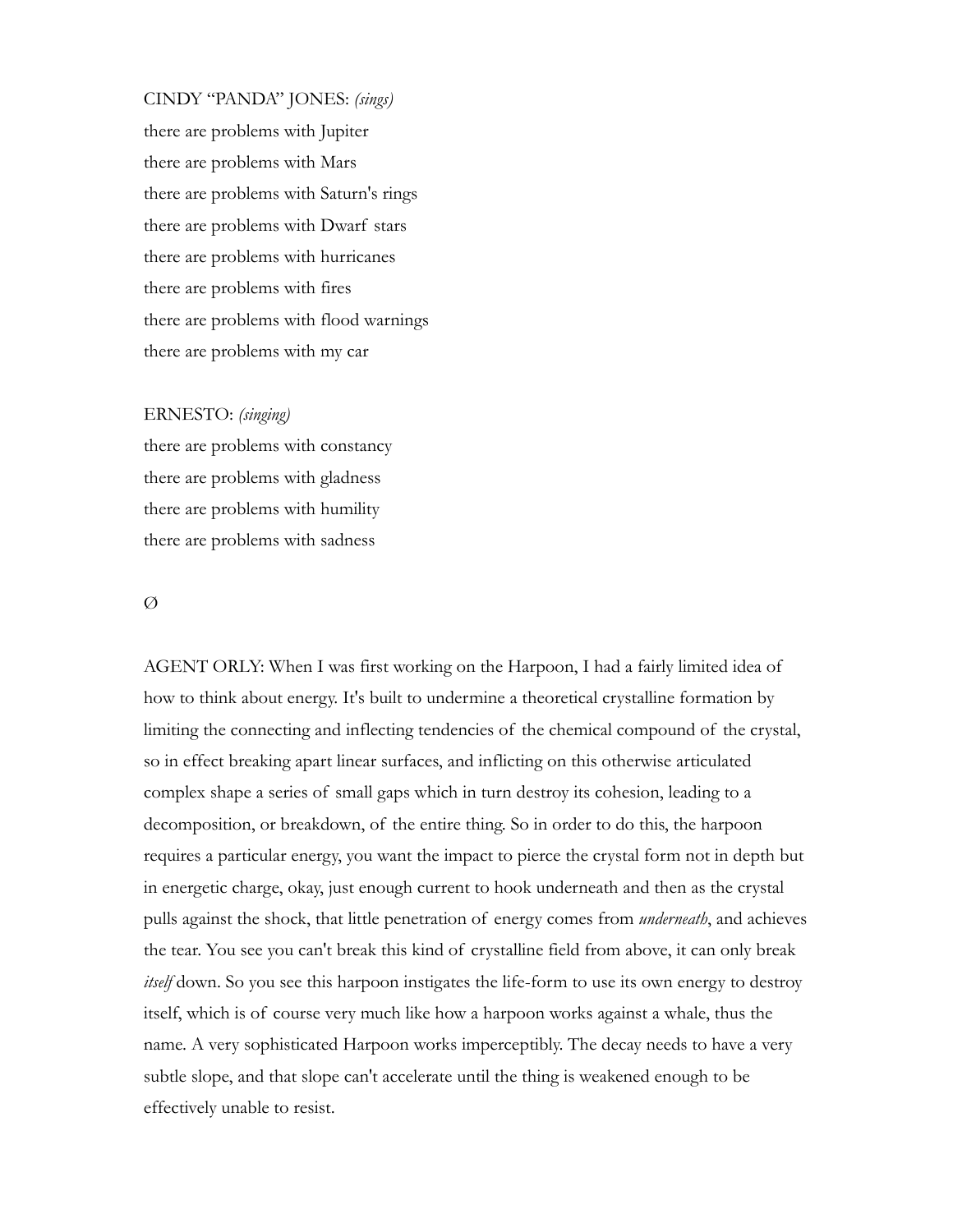So I'm working on the thing and getting seriously stuck. I have the theory but I can't make it work, and the Sec Def is really upset about this because he thinks privately that this dark planet we suspect is forming is the number one threat, and even had me stop working on my anti non-non-belonging demon counter altogether, and prioritize the Harpoon. He keeps taking the moon shuttle up and visiting the lab, he's really breathing down my neck. But the guy's super smart, you know, and I'm thinking, maybe he's not being a jerk. Maybe he misses solving problems. It must be kind of a drag, in a way, to be so high up in politics that you don't get to do any of the actual engineering anymore.

So one of these times he's up, and after I show him where I'm stuck, we go to the New Pandatown Diner, which is still just as great as ever, and I can tell he's a little bit charmed by it you know, this is like an extra good business trip. We're eating and he mentions the panda cozy on the table and I show him that it's got five different kinds of chutney under it, some of them really hot, some mild, some sweet, you know the drill. And he takes the chutneys, and rearranges them, and says,

SEC DEF: Which is the hot one now?

And I point to the jar which was always the hot one, which is now moved toward the front of the cluster, and he says,

SEC DEF: Are you sure? Try it.

And I try it and it's not hot at all, but the one two jars behind it is. Then he rearranges the jars again and asks me

SEC DEF: Okay now which one is the hot one?

And I point to the new hot jar and he says

SEC DEF: Okay try it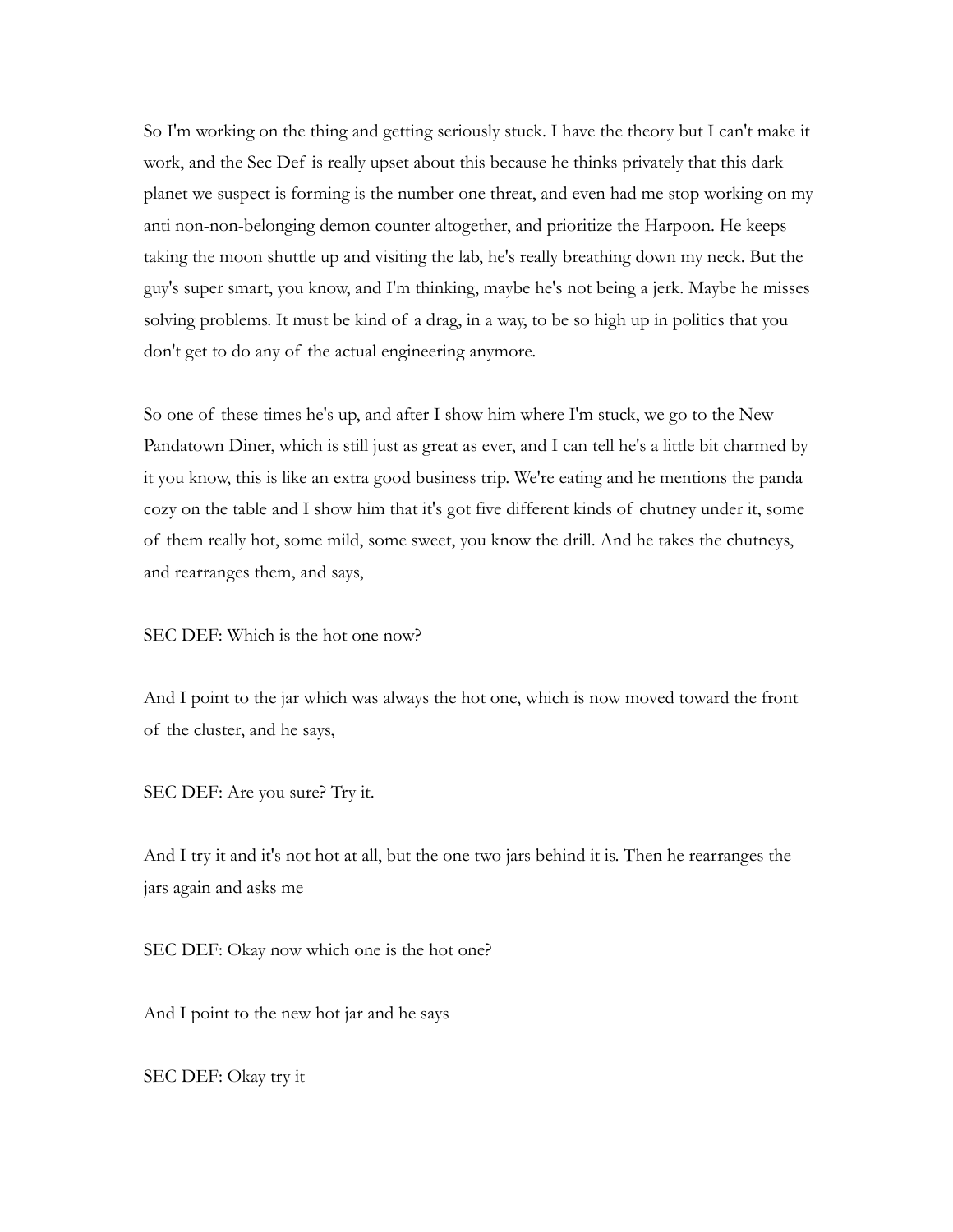and this chutney which I swear was just burning my tongue off isn't hot anymore it's like the most serene, calming taste ever, like you eat this and you don't want to eat any more, you know, like the meal is *done*. The Sec Def puts the cozy back on the chutneys and says

SEC DEF: Energy isn't essential. Right? It's relational.

That night I drop the Sec Def off at that dancing place by the lake, and go back into the lab. I rearrange the build order of elements and voila. The Harpoon works.

 $\varnothing$ 

AGENT FIR: Sitting in the house. Floating. Floating through the house. Saying the word nice. Saying tree car nose seat object. Saying shredder. Blinking a lot. Waiting. Let me make you some tea, Leo Tolstoy. How very glad I am you're here. Sitting in the house with me. Floating in it. Do you remember, says Leo Tolstoy, you were swimming. Saying nose car ear waterplants on your feet. On a wave in space under clouds. And sound and houses stripped bare you old Leo Tolstoy. You are laughing at him because he is lovely. Leo Tolstoy is lovely lovely. He makes me happy. Musty old Leo Tolstoy in a bright wakeful moon sings about its wakefulness and this is the yes I think this is the house I grew up in. A hologram moon you are lovely lovely. I'll leave the key in the drainpipe. Oh do come in pet come in out of the green green clearing.

#### Ø

AGENT CANDLESTICK: Have you ever had that experience where you arrive at an idea and it feels like so fresh and such a breakthrough and then you realize you already were there earlier, but you didn't notice it then, but you've been preparing a set of thing, thinking you're moving forward when really you're slowly closing in on a small, particular constellation of details?

AGENT GATWICK: I never know what's going to come out of my mouth. Sometimes I do like it.

AGENT ORLY: Have you tried the chutney here Candlestick? AGENT CANDLESTICK: Not that I can remember.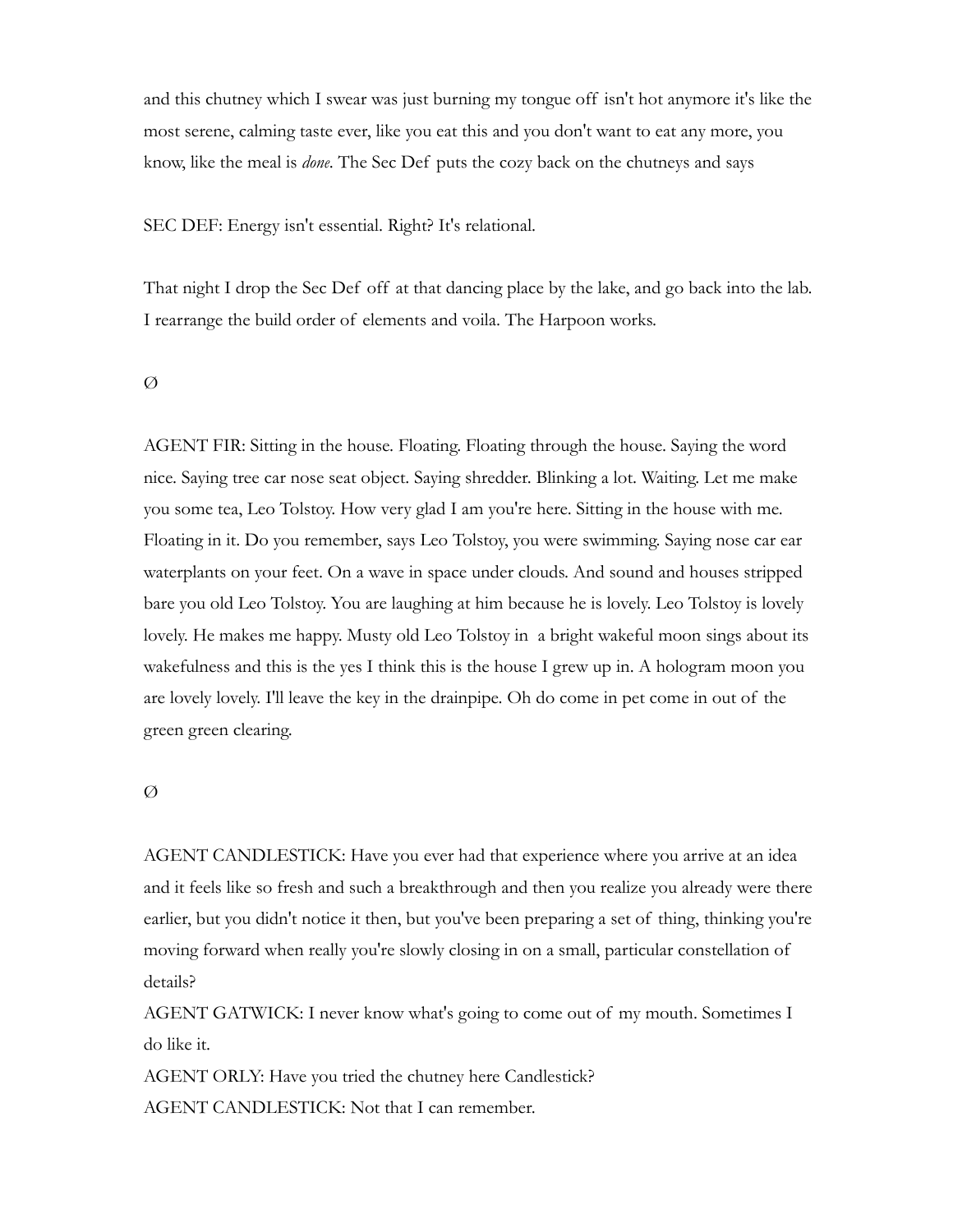AGENT ORLY: You should try it. You like energy right? You should try it. AGENT GATWICK: My wife loves the chutney here. We come here at least once a week. She likes to mix two of them together, whatever is in front with whatever is third back. She does it by position, not label. My wife is weird. AGENT ORLY: She should apply for a government job. AGENT GATWICK: Nah, she's not into that stuff. AGENT CANDLESTICK: I want to take Eileen floating. AGENT GATWICK: Who's Eileen? AGENT CANDLESTICK: I don't know yet. AGENT ORLY: I love chutney.

*At the next booth*

CINDY "PANDA" JONES: I want a divorce. ERNESTO: I know. CINDY "PANDA" JONES: I need to be free. ERNESTO: I know. CINDY "PANDA" JONES: You have that other wife. ERNESTO: I know. CINDY "PANDA" JONES: I'm thinking of doing something radical. ERNESTO: I figured. CINDY "PANDA" JONES: I'm going to become a fighter. ERNESTO: Really? CINDY "PANDA" JONES: I talked to my Dad about a job. ERNESTO: Really? CINDY "PANDA" JONES: Don't worry I won't be on site at the Pentagon. ERNESTO: It's okay if you are. CINDY "PANDA" JONES: No Ernesto. It's not. ERNESTO: Can we still be friends? CINDY "PANDA" JONES: No. ERNESTO: But we have all the same memories. CINDY "PANDA" JONES: I'll send you a letter when I get settled. But I don't think I can see you again.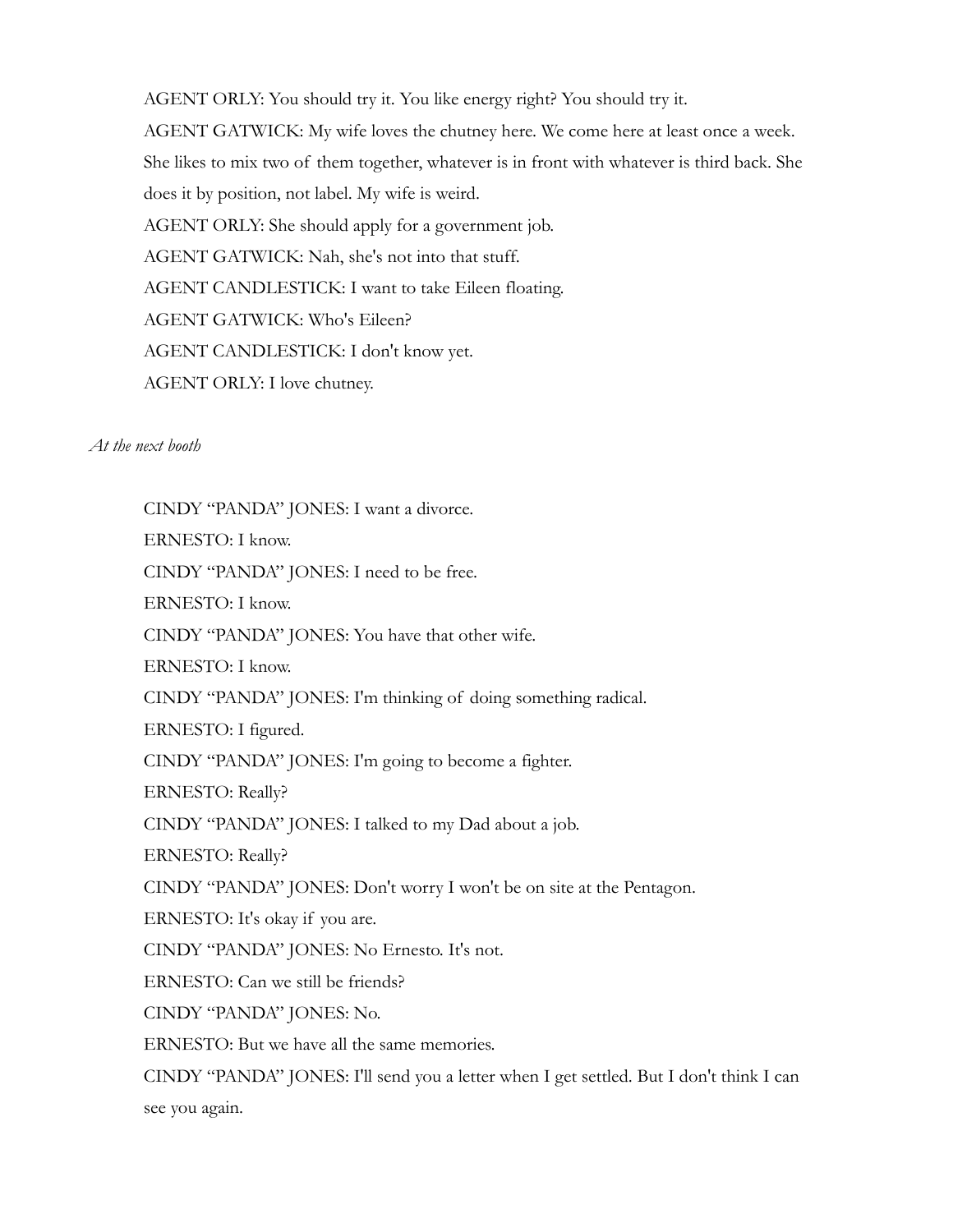# ERNESTO: Oh. CINDY "PANDA" JONES: Yeah. I know.

*They're both tremendously sad*

*from the next booth*

AGENT GATWICK: See if you can't bring me some more of this chutney.

 $\varnothing$ 

*Eileen and Agent Candlestick are out floating. It's a windy environment so they have to yell to be heard.*

EILEEN: Everything is leaning. AGENT CANDLESTICK: Try using your head as a rudder.

*Eileen does*

EILEEN: That's amazing.

EILEEN: Agent Candlestick? AGENT CANDLESTICK: Yes? EILEEN: Do you ever like, dance, at parties? AGENT CANDLESTICK: Not really. EILEEN: Do you ever think about trying? AGENT CANDLESTICK: Not really. EILEEN: Are you sure, Agent Candlestick? AGENT CANDLESTICK: Uh, not really. EILEEN: I had a dream you were dancing at a party. AGENT CANDLESTICK: Eileen, watch out!

*Something violent narrowly misses them; they fall. On the ground it's not as windy/noisy.*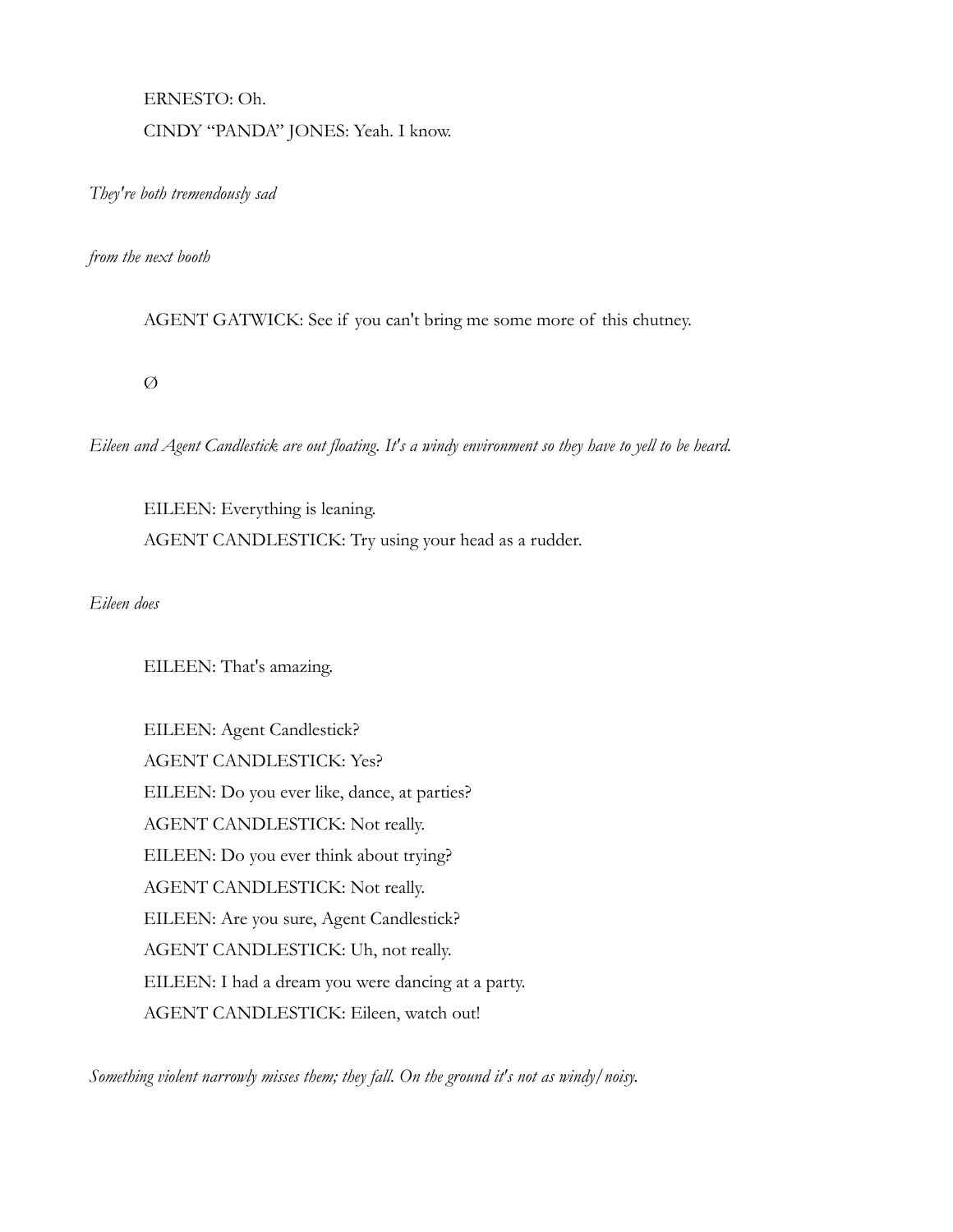EILEEN: Have you ever thought about the link between the word terror and the word terra meaning earth? AGENT CANDLESTICK: Yes. Have you ever thought about currents? EILEEN: You mean ocean or electrical? AGENT CANDLESTICK: Same thing. EILEEN: Yeah. I think about that all the time.

### *They start floating again.*

AGENT CANDLESTICK: I know how to multiply things. To make them multiply. EILEEN: I know how to swim.

Ø

GEORG: Wow. I remember this window. My arms feel strange. Heavy. I really want to talk to someone. A dog would do. Once I had magnificent style. Alpine sweaters, mustache, pipe, the whole thing. My daughter learned to play logic games in this room, right when computers came out.

*Sounds from the other room. Georg peeks in and comes back.*

Jesus Christ everyone got old.

My friends know I work for the U.S. Government but they think I'm in Space Weaponry when in fact I'm pioneering a new field called Demonology. OK just kidding it's not new at all. Do you know that the more power you have, the more capacity you have to be invaded? Think about it. I'm assigned to Fractional Slope Insidious Invasion. My team works on things you can't perceive. The missiles and stuff are just to throw our enemies off the scent.

Do you hear that?

*Checks the window*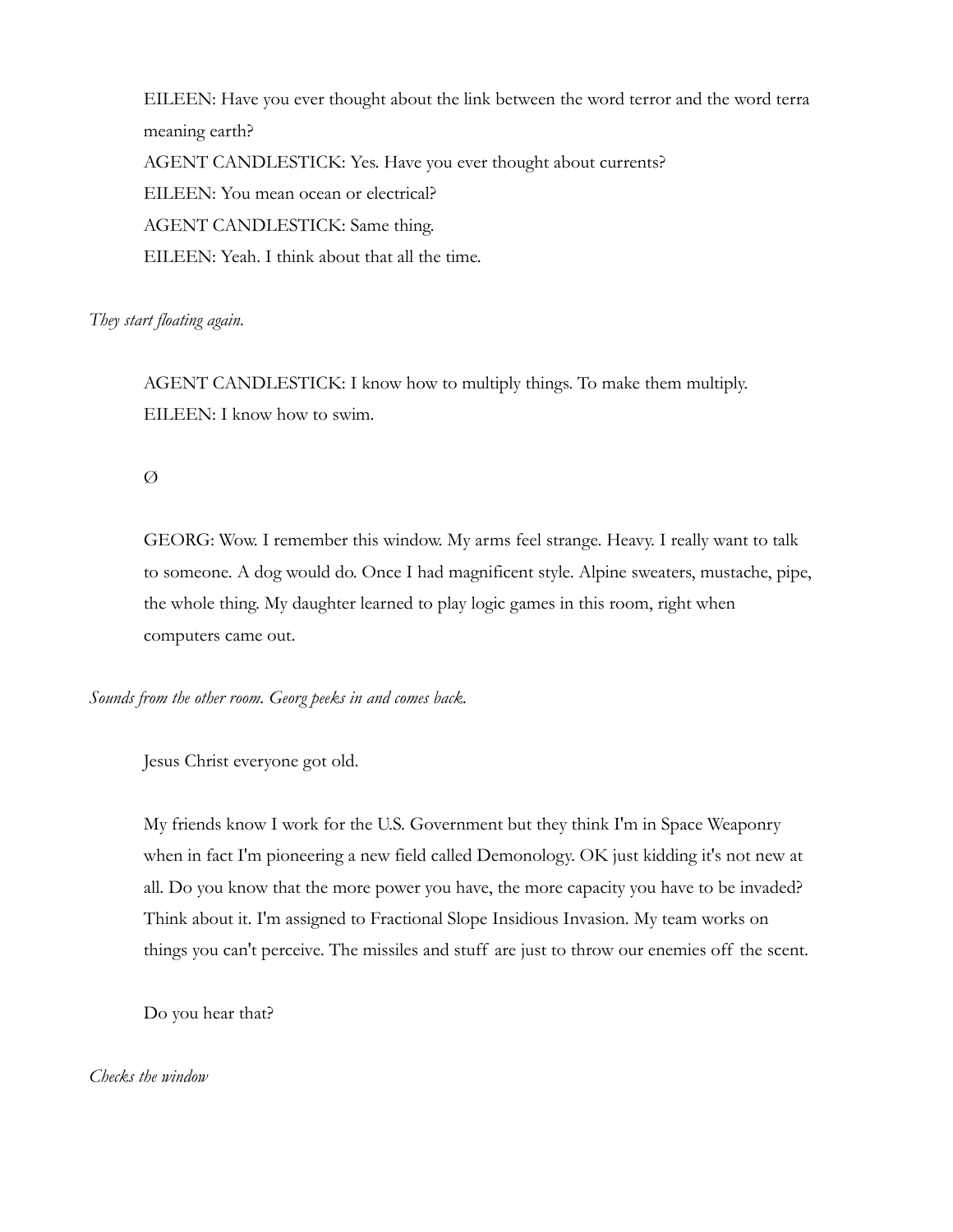It looks like the milkman from the farm across the street, his name is Jones, uh, Farmer Jones. My daughter likes to pretend she lives on that farm. Sometimes she goes to help milk the cows but generally I think Jones just lets her hang out and draw the rooks in the trees, and pick up peacock feathers.

#### *Jones comes in dressed as Leo Tolstoy*

GEORG: Who are you supposed to be? JONES: Tolstoy GEORG: Did you bring the milk? JONES: It's on the front step. GEORG: Can you bring it in? JONES: No, I'm here as Tolstoy. GEORG: Wait, you look like my daughter. JONES: Well I'm here as Farmer Jones who is here as Tolstoy GEORG: Ok pandabear, whatever you say. JONES: Eileen. It's Eileen now. And anyway you should think of me as Tolstoy. I'd like a drink. GEORG: What can I get you? JONES: Hot chocolate. With milk, not water. GEORG: Yeah, I know.

*Georg gets the drink. They sit on the couch.* 

GEORG: Uh, so Tolstoy. You uh, read what I gave you, right? JONES: Yes. GEORG: Any thoughts? JONES: I have a gift to give you. It's a vast expanse. You have to travel through it. If it helps, you can think of it as being like "a train journey in Russia." GEORG: I think I'll save that for my daughter. JONES: She already has a lot of traveling to do. GEORG: She needs more. JONES: Can I use your bathroom?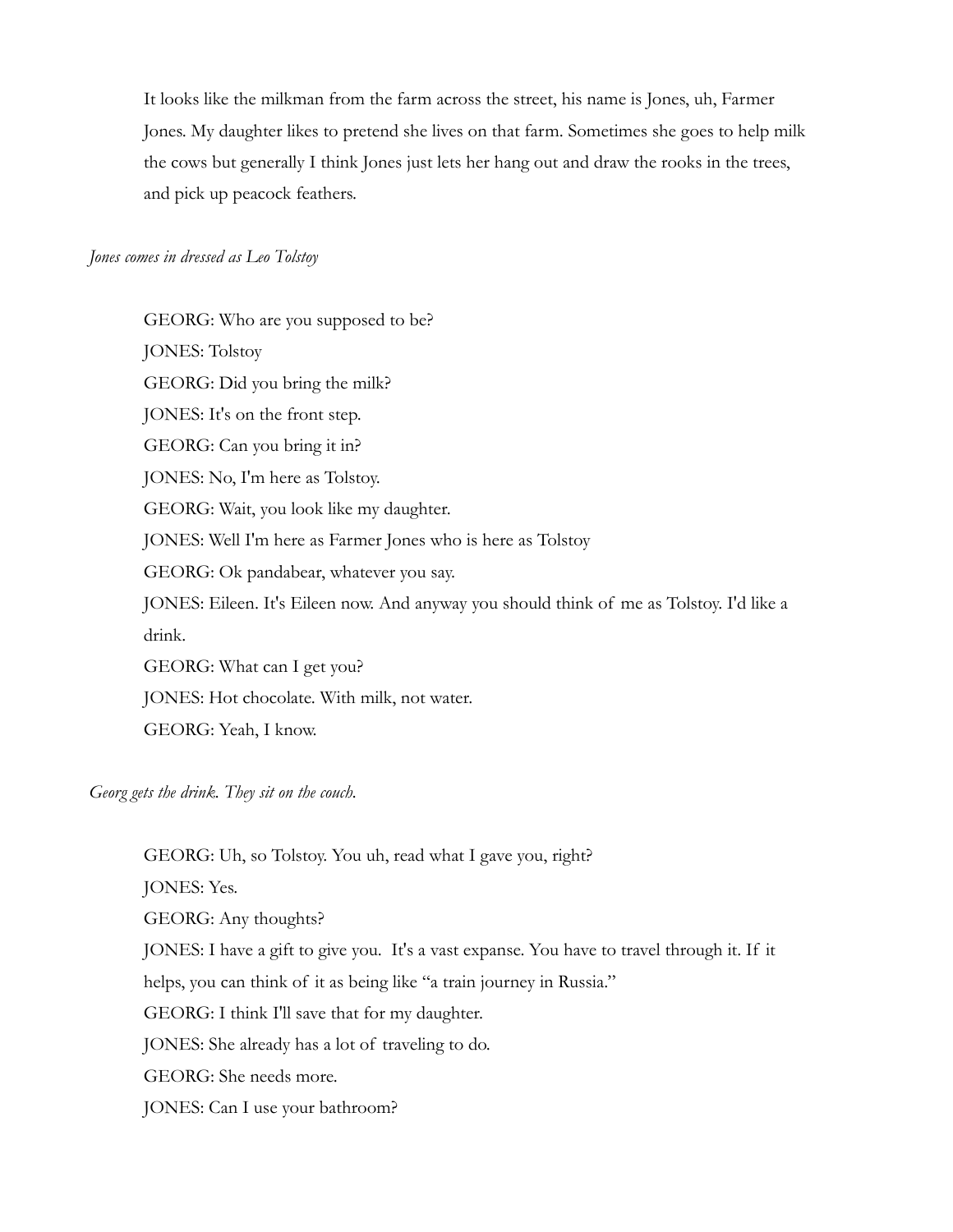GEORG: Sure. But watch out for the pihranas, they come up through the pipes. JONES: I'll keep the door open. If I scream, come pull me out of there.

*Jones leaves for the bathroom. Jones screams, but Georg doesn't move to help. Instead, Georg is looking at the items on the mantelpiece. He picks up one of those glass jars that should have a ship in it, but instead has a plane inside.*

GEORG: I don't remember this.

*He reads the craftsman's name on the bottom of the jar.*

GEORG: Orly.

Ø

ERNESTO: Sophie is in the kitchen of a diner, sewing cozies for condiments in the shape of panda bears. The diner is in New Pandatown, which is a city on the moon, if you haven't figured that out. Sophie is, among other things, pregnant. She is also very happy. You see, Sophie is not really here at all. This is Agent Orly's memory, which Georg has just accidentally stumbled across. Sophie's full name is Agent Sophie Fir. This is before she goes out into the field and is fatally assaulted by non-non-belonging.

Ø

## EILEEN *tumble-floating in space*

I kept feeling this coming.

Something like dreaming past it.

I was announcing it to myself.

I'm afraid I interrupted my own sleep.

I was immediately responsive, which is so unusual for me. Must mean I have been prepared for this.

By myself but maybe more by others.

If I don't say anything it's more beautiful.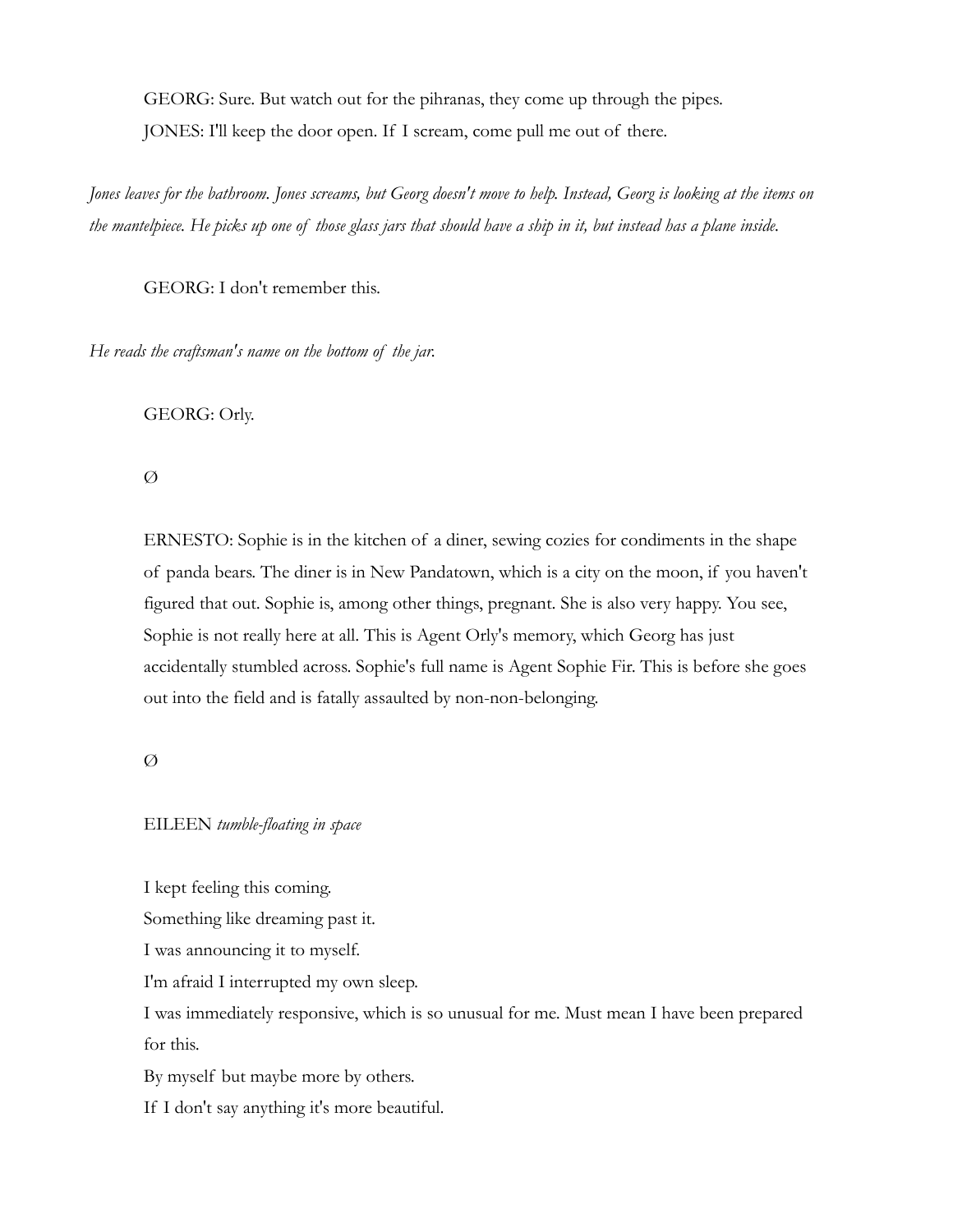But I think I need to talk myself through it. Going to talk myself through it. Enormous longing to touch something or to talk to someone.

I half-dreamed I woke up in a motel room. I thought I woke up in a motel room in the middle of the night, feeling patient. Longing but patiently. Can't see but I can see, only because I can't see, I can see.

What's in my hand? Or-ly Har-poon De-vice. Oh right.

Do you think about tumbling? No I don't. Not ever. You don't? Oh not ever. But you're tumbling now. I know. But I'm not thinking about it. But you're talking about it. No, I'm not. I'm just doing it. You're talking about it.

*Tumble-floating in longer, slower, more graceful arcs now. She falls alseep and wakes up again. Tumble-spinning then floating.*

And I looked around me and saw all the light that had been obscured when I was on the dark planet working its crystalline landscape with the Harpoon. I saw all the planetary light and all the moons. In space, light travels from other things, but on the dark planet light only comes out of your own eyes. Rays coming out of your own eyes. So it's not dark if you have rays coming out of your own eyes. And it's neat to be responsible for your own seeing.

What I saw was what I always saw. What I already knew but I didn't know was a dark planet. A kind of dusty looking red globe. Covered with life, at the crystal stage. Very bizarre looking crystalline forms, still fluid, flowing. Slowly, but flowing. Not rock crystal. Not rock at all. Neither rocky nor gaseous, more like a slightly fluid lightless planet putting all its energy into its own flowing. Coming out of my own eyes the light I see red and then violet. Amethyst. Coronas. Slightly distinct coronas, layers of color coming out of my own eyes. There is life on this planet dust life color life life of crystalline shaped life.

I killed a planet and now I'm out tumbling. I am the tumbleweed coming out of my own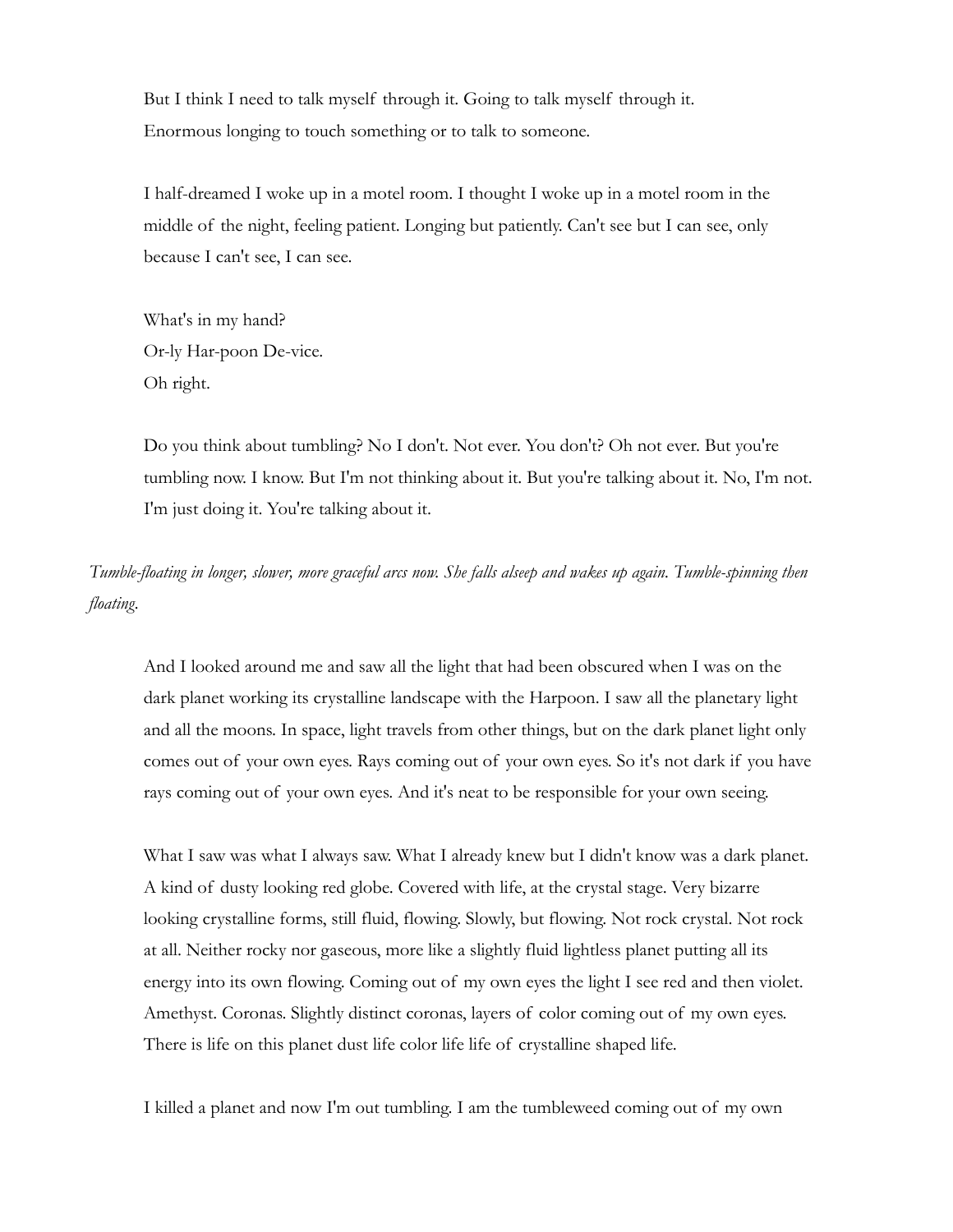eyes. Lay your head back and you'll hear buzzing. Everything moving even very very far communicates in a hum. Buzz comes at your ears and through your brain and then comes out of your own eyes. So I am seeing and hearing and tumbling through space. And I have electricity coming out of my own body. It is a lot like floating but nothing is lighter than anything else, so it's tumbling. If I get upset then it's crumbling. I prefer to travel by the tumbling. Not crumbling.

This is the feeling called non-non-belonging. When you don't feel that you *don't* belong, without necessarily feeling that you *do*. To not belong is to crumble. To not not belong is to tumble. Maybe I didn't know how nice it is. It's not a demon at all. I think it comes out of your own body. A demon comes into you but this is something coming out of you.

It's very very very very beautiful when light comes out of your own eyes. All your edges split apart ever so. It's very gentle and then maybe you're not even there anymore.

#### Ø

AGENT CANDLESTICK: *(yelling over the wind)* When you get closer to earth, I'll send you signals. I don't know why am I on earth now? I'm on earth now Eileen. I hope you know to come here instead of the moon. I'm in the Poconos Eileen. I hope you'll be able to find me. Everything's gotten very overgrown. It's weedy and buggy can you hear that? We can go swimming together Eileen. It will be just us and the bugs.

EILEEN: *(yelling from space)* Agent Candlestick! I don't know how to stop! I don't know where I'm going to stop!

### A NEW VOICE:

Agent Candlestick gets in his car and drives out onto the dilapidated overgrown elevated highway system. He thinks he sees a tumbling speck in the sky and he moves toward it. He drives under it. He has to leave the Poconos. He has to drive West across the grasslands. He's driving under the slowly tumbling speck he thinks is Eileen. There are no people are left in America, there is only weather. Or there seems to be because she changes directions now and then. Agent Candlestick drives across the country. He drives through the desert. He